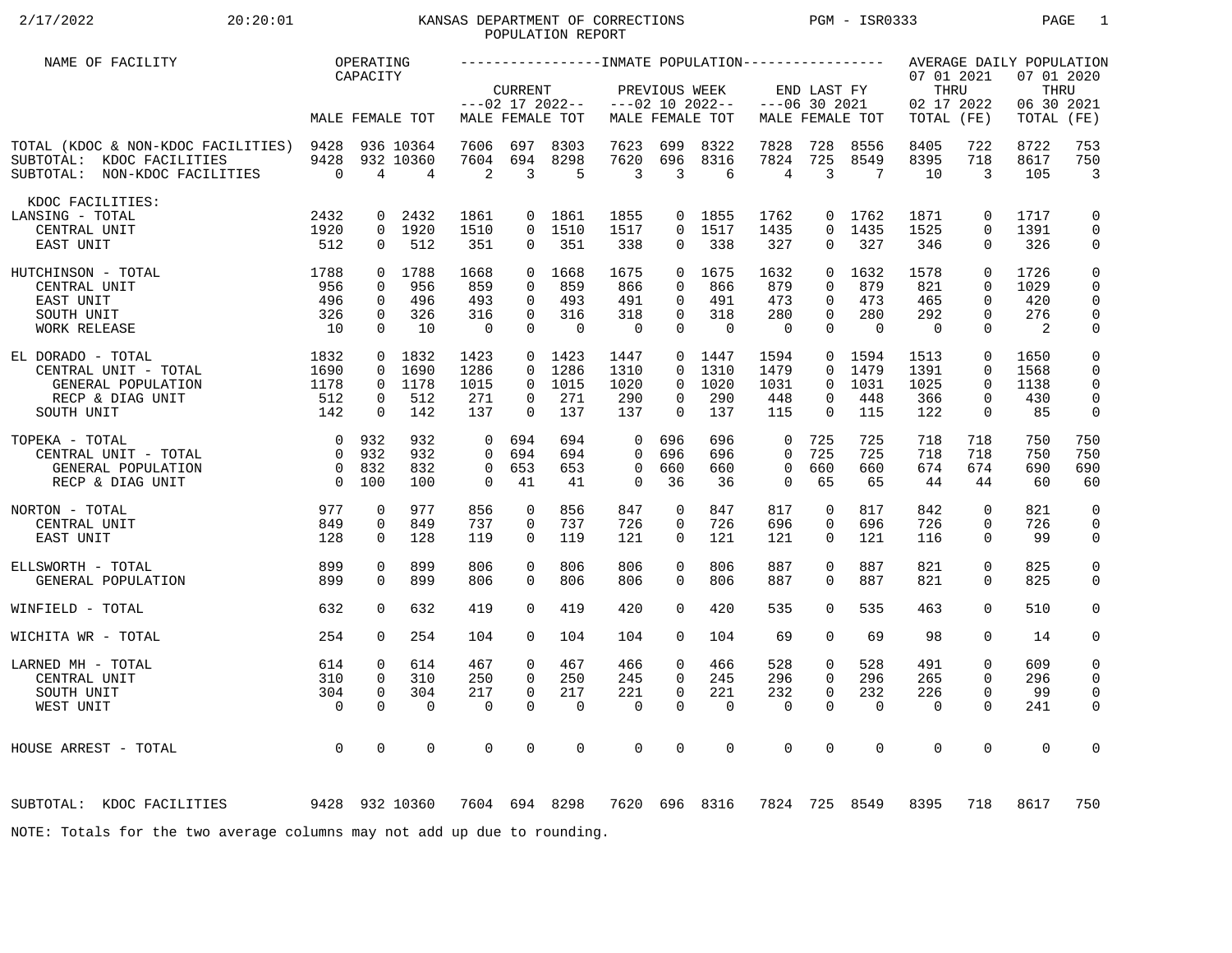| 2/17/2022<br>20:20:01                                                                     |                                                         |                                                               |                                                           |                                                       |                                                                          | POPULATION REPORT                                            | KANSAS DEPARTMENT OF CORRECTIONS                                     |                                             |                                                                    | $PGM - ISR0333$                                  |                                                                 |                                                       |                                                                           |                                                 | PAGE                        | -2                                                                          |
|-------------------------------------------------------------------------------------------|---------------------------------------------------------|---------------------------------------------------------------|-----------------------------------------------------------|-------------------------------------------------------|--------------------------------------------------------------------------|--------------------------------------------------------------|----------------------------------------------------------------------|---------------------------------------------|--------------------------------------------------------------------|--------------------------------------------------|-----------------------------------------------------------------|-------------------------------------------------------|---------------------------------------------------------------------------|-------------------------------------------------|-----------------------------|-----------------------------------------------------------------------------|
| NAME OF FACILITY                                                                          |                                                         | OPERATING<br>CAPACITY                                         |                                                           |                                                       | <b>CURRENT</b>                                                           |                                                              |                                                                      |                                             | PREVIOUS WEEK                                                      |                                                  | END LAST FY                                                     |                                                       | 07 01 2021<br>THRU                                                        |                                                 | 07 01 2020<br>THRU          |                                                                             |
| MALE FEMALE TOT<br>NON-KDOC FACILITIES                                                    |                                                         |                                                               |                                                           |                                                       |                                                                          | MALE FEMALE TOT                                              | $---02$ 17 2022-- $---02$ 10 2022--                                  |                                             | MALE FEMALE TOT                                                    | $---06$ 30 2021                                  |                                                                 | MALE FEMALE TOT                                       | 02 17 2022<br>TOTAL (FE)                                                  |                                                 | 06 30 2021<br>TOTAL (FE)    |                                                                             |
| LARNED STATE HOSPITAL - TOTAL<br>PSYCHIATRIC UNIT                                         | 0<br>$\Omega$                                           | 4<br>$\overline{4}$                                           | 4<br>$\overline{4}$                                       | 0<br>$\Omega$                                         | $\frac{3}{3}$                                                            | $\frac{3}{3}$                                                | $\frac{0}{0}$                                                        | $\frac{3}{3}$                               | $\frac{3}{3}$                                                      | $\frac{1}{1}$                                    | $\frac{3}{3}$                                                   | $\overline{4}$                                        | $\frac{3}{3}$                                                             | $\frac{3}{3}$                                   | 4<br>$\overline{4}$         | $\frac{3}{3}$                                                               |
| CONTRACT JAIL PLACEMENT - TOTAL<br>COUNTY<br>OUT-OF-STATE<br>JO CTY RESIDENTIAL CENTER WR | $\mathsf{O}$<br>$\mathsf{O}$<br>$\mathsf 0$<br>$\Omega$ | $\mathbf 0$<br>$\mathsf 0$<br>$\mathsf{O}\xspace$<br>$\Omega$ | $\mathbf 0$<br>$\mathsf{O}$<br>$\overline{0}$<br>$\Omega$ | $\overline{a}$<br>0<br>$\mathsf{O}$<br>$\overline{2}$ | $\overline{0}$<br>$\begin{smallmatrix}0\\0\end{smallmatrix}$<br>$\Omega$ | $\overline{a}$<br>$\overline{0}$<br>$\overline{\phantom{0}}$ | $\overline{\mathbf{3}}$<br>$\begin{matrix} 0 \\ 0 \\ 3 \end{matrix}$ | 0<br>$\mathsf 0$<br>$\mathsf 0$<br>$\Omega$ | $\overline{3}$<br>$\overline{0}$<br>$\overline{0}$<br>$\mathbf{3}$ | 3<br>$\mathsf 0$<br>$\mathsf{O}$<br>$\mathbf{R}$ | $\overline{0}$<br>$\begin{smallmatrix}0\\0\\0\end{smallmatrix}$ | 3<br>$\overline{0}$<br>$\overline{0}$<br>$\mathbf{R}$ | $\mathsf{O}\xspace$<br>$\overline{0}$<br>$\overline{7}$                   | $\overline{0}$<br>0<br>$\mathsf{O}$<br>$\Omega$ | 101<br>47<br>55<br>$\Omega$ | $\mathsf{O}$<br>$\overline{0}$<br>$\overline{\mathbf{0}}$<br>$\overline{0}$ |
| SUBTOTAL: NON-KDOC FACILITIES                                                             | $\overline{0}$                                          | $\overline{4}$                                                | $\overline{4}$                                            | 2                                                     | $\overline{3}$                                                           | 5                                                            | $\overline{3}$                                                       | 3                                           | 6                                                                  | $\overline{4}$                                   | $\overline{3}$                                                  | $7\overline{ }$                                       | 10                                                                        | 3                                               | 105                         | $\mathbf{3}$                                                                |
|                                                                                           |                                                         |                                                               |                                                           |                                                       |                                                                          |                                                              |                                                                      |                                             |                                                                    |                                                  |                                                                 |                                                       | ------------------------------PAROLE POPULATION-------------------------- |                                                 |                             |                                                                             |
| IN-STATE CASELOAD TOTAL<br>KANSAS<br>COMPACT                                              |                                                         |                                                               |                                                           | 4500<br>3368<br>1132                                  | 705<br>406<br>299                                                        | 5205<br>3774<br>1431                                         | 4505<br>3370<br>1135                                                 | 708<br>409<br>299                           | 5213<br>3779<br>1434                                               | 4617<br>3478<br>1139                             | 413                                                             | 721 5338<br>3891<br>308 1447                          | 5263<br>3825<br>1437                                                      | 705<br>404<br>302                               | 5674<br>4212<br>1462        | 788<br>474<br>314                                                           |
| OUT-OF-STATE CASELOAD TOTAL                                                               |                                                         |                                                               |                                                           | 850                                                   | 79                                                                       | 929                                                          | 842                                                                  | 75                                          | 917                                                                | 853                                              | 73                                                              | 926                                                   | 939                                                                       | 76                                              | 898                         | 75                                                                          |
| ABSCOND/WARRANT TOTAL                                                                     |                                                         |                                                               |                                                           | 287                                                   | 68                                                                       | 355                                                          | 278                                                                  | 65                                          | 343                                                                | 259                                              | 70                                                              | 329                                                   | 344                                                                       | 66                                              | 337                         | 74                                                                          |
| TOTAL                                                                                     |                                                         |                                                               |                                                           | 5637                                                  | 852                                                                      | 6489                                                         | 5625                                                                 | 848                                         | 6473                                                               | 5729                                             |                                                                 | 864 6593                                              | 6545                                                                      | 847                                             | 6909                        | 937                                                                         |
| ***PRE-REVOCATION CASES                                                                   |                                                         |                                                               |                                                           | $\overline{0}$                                        | $\overline{0}$                                                           | $\overline{0}$                                               | $\overline{0}$                                                       | $\overline{0}$                              | $\Omega$                                                           | $\overline{0}$                                   | $\overline{0}$                                                  | $\mathbf{0}$                                          | $\overline{0}$                                                            | $\Omega$                                        | $\Omega$                    | $\overline{0}$                                                              |

\*\*\*PRE-REVOCATION CASES ARE INCLUDED IN THE INMATE POPULATION TOTAL

NOTE: Totals for the two average columns may not add up due to rounding.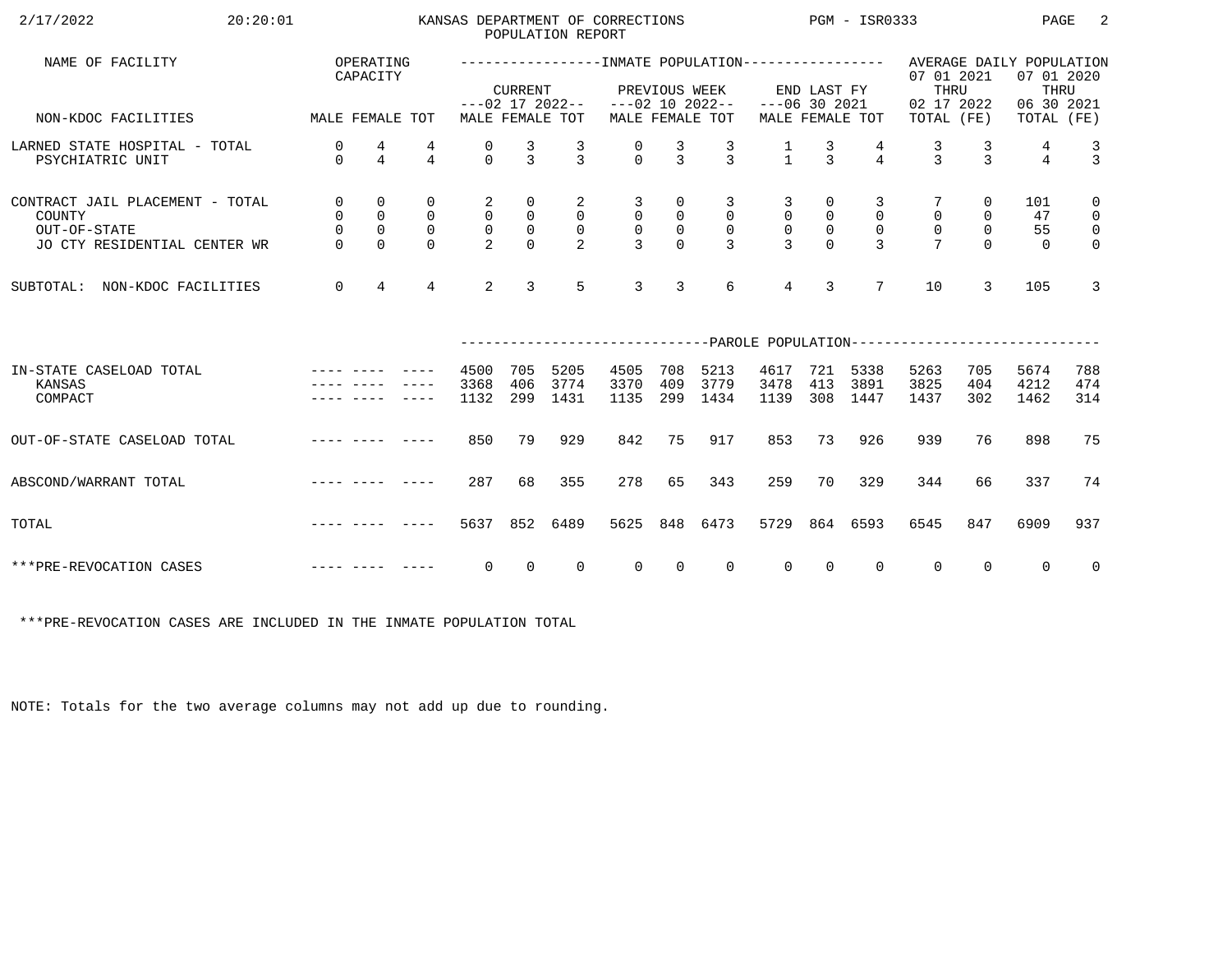## 2/17/2022 20:20:01 KANSAS DEPARTMENT OF CORRECTIONS PGM - ISR0333 PAGE 3 POPULATION REPORT

## SUMMARY OF CHANGE

|                                                                                                                                                        |              |                                                                                                                                   | TOTAL (ALL INMATES)                                                                                                                           |                                                                                                                                      |                                                                    |                                                                                                                                |                                                                                    |                                     | KDOC FACILITIES               |                |                                                                                                                                                                                                             | NON-KDOC FACILITIES             |                                                                                                    |                                                                                |                                                                                 |           |                                                                                                                           |                                                                                                     |          |                                                                                                                    | IN-STATE CASELOAD                                                                                                                                                                                   |                                                                                                                                |                          |                                                                                                      |                                                                                                                                |
|--------------------------------------------------------------------------------------------------------------------------------------------------------|--------------|-----------------------------------------------------------------------------------------------------------------------------------|-----------------------------------------------------------------------------------------------------------------------------------------------|--------------------------------------------------------------------------------------------------------------------------------------|--------------------------------------------------------------------|--------------------------------------------------------------------------------------------------------------------------------|------------------------------------------------------------------------------------|-------------------------------------|-------------------------------|----------------|-------------------------------------------------------------------------------------------------------------------------------------------------------------------------------------------------------------|---------------------------------|----------------------------------------------------------------------------------------------------|--------------------------------------------------------------------------------|---------------------------------------------------------------------------------|-----------|---------------------------------------------------------------------------------------------------------------------------|-----------------------------------------------------------------------------------------------------|----------|--------------------------------------------------------------------------------------------------------------------|-----------------------------------------------------------------------------------------------------------------------------------------------------------------------------------------------------|--------------------------------------------------------------------------------------------------------------------------------|--------------------------|------------------------------------------------------------------------------------------------------|--------------------------------------------------------------------------------------------------------------------------------|
| JANUARY<br>FEBRUARY<br>MARCH<br>APRIL<br>MAY<br>JUNE<br>JULY<br><b>AUGUST</b><br>SEPTEMBER<br><b>OCTOBER</b><br>NOVEMBER<br><b>DECEMBER</b><br>JANUARY | 2021<br>2022 | POPULATION<br>8729<br>8735<br>8749<br>8686<br>8654<br>8556<br>8530<br>8445<br>8457<br>8400<br>8345<br>$8346 + 10 - 9 + 1$<br>8326 | MALE<br>7979<br>$+$ 15 - 9 +<br>$+ 11 +$<br>$\sim$<br>$\sim$<br>$\sim$<br>$33 +$<br>$\sim$<br>$-37 - 20 -$<br>- 54 - 1 - 55<br>$-3 - 17 - 20$ | CHANGE FROM<br>PREVIOUS MONTH<br>FEM<br>750<br>$3 +$<br>$71 + 8 -$<br>$29 - 3 -$<br>$77 - 21 -$<br>$7 -$<br>$79 - 6 -$<br>$2 + 14 +$ | TOT<br>8729<br>- 6<br>14<br>63<br>32<br>98<br>26<br>85<br>12<br>57 | POPULATION CHANGE FROM<br>8665<br>8714<br>8745<br>8682<br>8650<br>8549<br>8520<br>8432<br>8445<br>8386<br>8333<br>8337<br>8319 | $+$<br>$+$<br>$\overline{\phantom{a}}$<br>$\sim$<br>$\sim$ $-$<br>$\sim$<br>$\sim$ | 7918<br>$28 +$<br>$-71 +$<br>$36 +$ | MALE FEM<br>747<br>$1 + 14 +$ | $3 +$<br>$7 -$ | PREVIOUS MONTH<br>TOT<br>8665<br>$58 - 9 + 49$<br>31<br>$8 - 63$<br>$29 - 3 - 32$<br>$80 - 21 - 101$<br>29<br>$82 - 6 - 88$<br>13<br>$38 - 21 - 59$<br>$-52 - 1 - 53$<br>$+ 12 - 8 + 4$<br>$-1$ $-17$ $-18$ | POPULATION CHANGE FROM<br>$7 -$ | 64<br>21<br>4<br>4<br>$4 -$<br>$7 +$<br>10<br>13<br>12 <sup>°</sup><br>14<br>12<br>$9 - 2 - 1 - 3$ | $\sim$<br>$\sim$ $-$<br>$+$<br>$+$<br>$\sim$<br>$+$<br>$\sim 100$ km s $^{-1}$ | MALE FEM<br>61<br>$43 -$<br>$17 -$<br>$0 -$<br>$0 -$<br>$3 -$<br>$3 -$<br>$1 -$ | $3 - 0 +$ | PREVIOUS MONTH<br>3<br>$0 -$<br>$0 -$<br>$0 -$<br>$0 -$<br>$0 +$<br>$0 +$<br>$0 -$<br>$1 + 1 +$<br>$2 - 0 -$<br>$2 - 0 -$ | TOT<br>64<br>43<br>17<br>$\Omega$<br>0<br>3<br>$\overline{3}$<br>3<br>1<br>2<br>2<br>$\overline{2}$ |          | POPULATION<br>5570<br>5514<br>5473<br>5442<br>5421<br>5338<br>5305<br>5256<br>5274<br>5209<br>5243<br>5217<br>5223 | $\overline{\phantom{a}}$<br>$\overline{\phantom{a}}$<br>$\overline{\phantom{a}}$<br>$\overline{\phantom{a}}$<br>$\overline{\phantom{a}}$<br>$+$<br>$\overline{\phantom{a}}$<br>$+$<br>$\sim$<br>$+$ | MALE<br>4809<br>$-44 -$<br>$36 -$<br>$27 -$<br>$14 -$<br>$71 -$<br>$33 -$<br>$33 -$<br>19<br>$49 -$<br>$18 +$<br>$25 -$<br>6 – | $\overline{\phantom{a}}$ | CHANGE FROM<br>FEM<br>761<br>$5 -$<br>$4 -$<br>$7 -$<br>$12 -$<br>$0 -$<br>$16 -$<br>$1 +$<br>$16 -$ | PREVIOUS MONTH<br>TOT<br>5570<br>$12 - 56$<br>41<br>31<br>21<br>83<br>33<br>49<br>18<br>65<br>$16 + 34$<br>$1 - 26$<br>$0 + 6$ |
| NET CHANGE OVER 12 MO PERIOD - 349 - 54 - 403 - 292 - 54 - 346 - 57 + 0 - 57                                                                           |              |                                                                                                                                   |                                                                                                                                               |                                                                                                                                      |                                                                    |                                                                                                                                |                                                                                    |                                     |                               |                |                                                                                                                                                                                                             |                                 |                                                                                                    |                                                                                |                                                                                 |           |                                                                                                                           |                                                                                                     |          |                                                                                                                    |                                                                                                                                                                                                     |                                                                                                                                |                          |                                                                                                      | $-289 - 58 - 347$                                                                                                              |
| AVERAGE MONTHLY CHANGE $-29-5-34$                                                                                                                      |              |                                                                                                                                   |                                                                                                                                               |                                                                                                                                      |                                                                    |                                                                                                                                |                                                                                    |                                     |                               |                | $-24 - 5 - 29$                                                                                                                                                                                              |                                 |                                                                                                    | $\sim$ $-$                                                                     |                                                                                 | $5 + 0 -$ |                                                                                                                           | -5                                                                                                  |          |                                                                                                                    |                                                                                                                                                                                                     |                                                                                                                                |                          |                                                                                                      | $-24 - 5 - 29$                                                                                                                 |
|                                                                                                                                                        |              |                                                                                                                                   | -------INMATE POPULATION - SUMMARY OF CHANGE (PERIOD: 07 01 2021 THRU 01 31 2022)--------                                                     |                                                                                                                                      |                                                                    |                                                                                                                                |                                                                                    |                                     |                               |                |                                                                                                                                                                                                             |                                 |                                                                                                    |                                                                                |                                                                                 |           |                                                                                                                           |                                                                                                     |          |                                                                                                                    |                                                                                                                                                                                                     |                                                                                                                                |                          |                                                                                                      |                                                                                                                                |
|                                                                                                                                                        |              |                                                                                                                                   |                                                                                                                                               | TOTAL                                                                                                                                |                                                                    | (ALL INMATES) KDOC FACILITIES NON-KDOC FACILITIES                                                                              |                                                                                    |                                     |                               |                |                                                                                                                                                                                                             |                                 |                                                                                                    |                                                                                |                                                                                 |           |                                                                                                                           |                                                                                                     |          |                                                                                                                    |                                                                                                                                                                                                     |                                                                                                                                |                          |                                                                                                      |                                                                                                                                |
|                                                                                                                                                        |              |                                                                                                                                   | MALE                                                                                                                                          | FEMALE                                                                                                                               |                                                                    | TOTAL<br>(BOTH SEXES) MALE FEMALE (BOTH SEXES) MALE FEMALE                                                                     |                                                                                    |                                     |                               |                |                                                                                                                                                                                                             |                                 | TOTAL                                                                                              |                                                                                |                                                                                 |           |                                                                                                                           |                                                                                                     |          | (BOTH SEXES)                                                                                                       | TOTAL                                                                                                                                                                                               |                                                                                                                                |                          |                                                                                                      |                                                                                                                                |
| NUMBER OF INMATES                                                                                                                                      |              |                                                                                                                                   | - 198 - 32                                                                                                                                    |                                                                                                                                      |                                                                    | - 230                                                                                                                          |                                                                                    |                                     |                               |                | $-198 - 32$                                                                                                                                                                                                 |                                 | $-230$                                                                                             |                                                                                |                                                                                 | $+$       | $\overline{0}$                                                                                                            |                                                                                                     | $\Omega$ |                                                                                                                    | $\Omega$<br>$+$                                                                                                                                                                                     |                                                                                                                                |                          |                                                                                                      |                                                                                                                                |
| PERCENT CHANGE                                                                                                                                         |              |                                                                                                                                   | $-2.5$ $-4.4$ $-$                                                                                                                             |                                                                                                                                      |                                                                    | $-2.7%$                                                                                                                        |                                                                                    |                                     |                               |                | $-2.5% - 4.4%$                                                                                                                                                                                              |                                 | $-2.7%$                                                                                            |                                                                                |                                                                                 | $+$       | $.0%$ +                                                                                                                   |                                                                                                     | . 0%     |                                                                                                                    | .0 <sub>8</sub>                                                                                                                                                                                     |                                                                                                                                |                          |                                                                                                      |                                                                                                                                |
| AVERAGE MONTHLY CHANGE                                                                                                                                 |              |                                                                                                                                   | $-28 - 5$                                                                                                                                     |                                                                                                                                      |                                                                    | $-33$                                                                                                                          |                                                                                    |                                     |                               |                | $-28 - 5$                                                                                                                                                                                                   |                                 | $-33$                                                                                              |                                                                                |                                                                                 | $+$       |                                                                                                                           | $0 +$                                                                                               | $\Omega$ |                                                                                                                    | $\Omega$                                                                                                                                                                                            |                                                                                                                                |                          |                                                                                                      |                                                                                                                                |
|                                                                                                                                                        |              |                                                                                                                                   | PAROLE POPULATION - SUMMARY OF CHANGE (PERIOD: 07 01 2021 THRU 01 31 2022)                                                                    |                                                                                                                                      |                                                                    |                                                                                                                                |                                                                                    |                                     |                               |                |                                                                                                                                                                                                             |                                 |                                                                                                    |                                                                                |                                                                                 |           |                                                                                                                           |                                                                                                     |          |                                                                                                                    |                                                                                                                                                                                                     |                                                                                                                                |                          |                                                                                                      |                                                                                                                                |
|                                                                                                                                                        |              |                                                                                                                                   | PRE-REV<br>CASES                                                                                                                              |                                                                                                                                      |                                                                    | ---INSTATE CASELOAD---- CASELOAD<br>TOTAL KANSAS COMPACTS OUT-OF-STATE                                                         |                                                                                    |                                     |                               |                |                                                                                                                                                                                                             |                                 |                                                                                                    |                                                                                |                                                                                 |           | ABSCOND<br>WARRANT                                                                                                        |                                                                                                     |          |                                                                                                                    |                                                                                                                                                                                                     |                                                                                                                                |                          |                                                                                                      |                                                                                                                                |
| NUMBER OF OFFENDERS                                                                                                                                    |              | $+$ 0                                                                                                                             |                                                                                                                                               |                                                                                                                                      |                                                                    | $-115 - 102$                                                                                                                   |                                                                                    |                                     | $-13$                         |                |                                                                                                                                                                                                             | $-17$                           |                                                                                                    |                                                                                |                                                                                 | + 14      |                                                                                                                           |                                                                                                     |          |                                                                                                                    |                                                                                                                                                                                                     |                                                                                                                                |                          |                                                                                                      |                                                                                                                                |
| PERCENT CHANGE                                                                                                                                         |              |                                                                                                                                   | $+$ .0%                                                                                                                                       |                                                                                                                                      |                                                                    | $-2.1$ % $-2.6$ % $- .9$ %                                                                                                     |                                                                                    |                                     |                               |                |                                                                                                                                                                                                             | $-1.8%$                         |                                                                                                    |                                                                                |                                                                                 |           | $+4.2%$                                                                                                                   |                                                                                                     |          |                                                                                                                    |                                                                                                                                                                                                     |                                                                                                                                |                          |                                                                                                      |                                                                                                                                |
| AVERAGE MONTHLY CHANGE                                                                                                                                 |              |                                                                                                                                   | $+$                                                                                                                                           | $\overline{0}$                                                                                                                       |                                                                    | $-16 - 15$                                                                                                                     |                                                                                    | $\sim$ $-$                          | 2                             |                |                                                                                                                                                                                                             |                                 | 2                                                                                                  |                                                                                |                                                                                 |           | 2                                                                                                                         |                                                                                                     |          |                                                                                                                    |                                                                                                                                                                                                     |                                                                                                                                |                          |                                                                                                      |                                                                                                                                |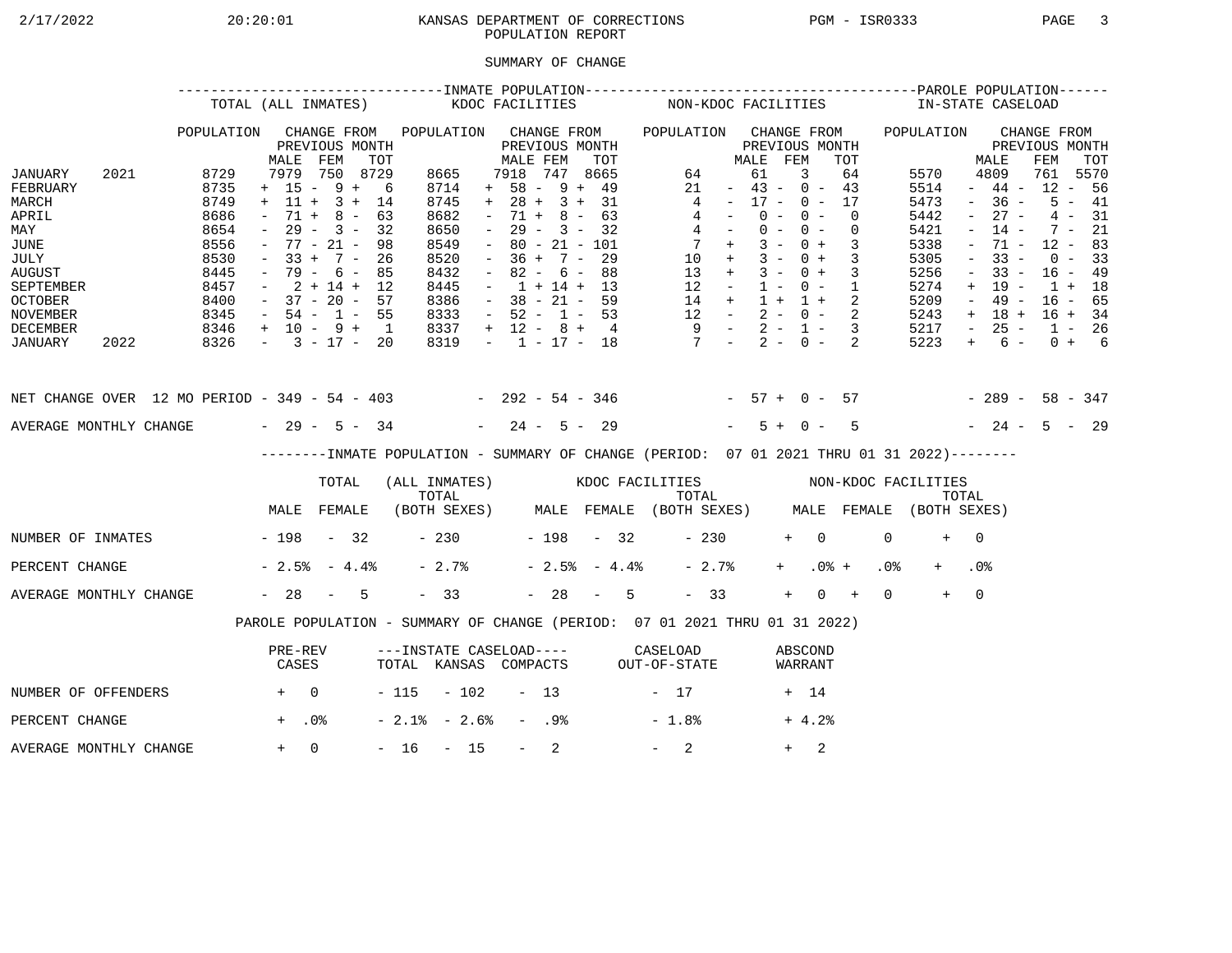## 2/17/2022 20:20:01 KANSAS DEPARTMENT OF CORRECTIONS PGM - ISR0333 PAGE 4 POPULATION REPORT

| NAME OF FACILITY                                                | -UNCLASSIFIED        |                                  |                         |                    |                                  |                     | INMATE CUSTODY CLASSIFICATION AS OF 02 17 2022<br>-SPECIAL MGM- ---MAXIMUM--- -UNC/SPM/MAX- -MEDIUM HIGH- --MEDIUM LOW- |                                  |                            |                      |                           |                    |                      |                                  |                      |                                        |                                  |                   | $---MINIMUM---$ |                                  |                       |
|-----------------------------------------------------------------|----------------------|----------------------------------|-------------------------|--------------------|----------------------------------|---------------------|-------------------------------------------------------------------------------------------------------------------------|----------------------------------|----------------------------|----------------------|---------------------------|--------------------|----------------------|----------------------------------|----------------------|----------------------------------------|----------------------------------|-------------------|-----------------|----------------------------------|-----------------------|
| KDOC FACILITIES                                                 | MALE FEM TOT         |                                  |                         | MALE FEM           |                                  | TOT                 | MALE FEM                                                                                                                |                                  | TOT                        |                      |                           |                    |                      |                                  |                      | MALE FEM TOT MALE FEM TOT MALE FEM TOT |                                  |                   | <b>MALE FEM</b> |                                  | TOT                   |
| LANSING - TOTAL<br>CENTRAL UNIT                                 | 6                    | $\Omega$<br>0                    | 6                       | 296<br>296         | $\Omega$<br>$\Omega$             | 296<br>296          | 520<br>520                                                                                                              | 0<br>$\mathbf 0$                 | 520<br>520                 | 823<br>822           | $\Omega$<br>$\mathbf 0$   | 823<br>822         | 320<br>320           | $\Omega$<br>0                    | 320<br>320           | 325<br>325                             | 0<br>$\mathbf 0$                 | 325<br>325        | 393<br>43       | 0<br>$\Omega$                    | 393<br>43             |
| EAST UNIT                                                       | $\mathbf{1}$         | $\Omega$                         | 1                       | $\Omega$           | $\Omega$                         | $\Omega$            | $\Omega$                                                                                                                | $\Omega$                         | $\Omega$                   | $\mathbf{1}$         | $\Omega$                  | 1                  | $\Omega$             | $\Omega$                         | $\Omega$             | $\Omega$                               | $\Omega$                         | $\Omega$          | 350             | $\Omega$                         | 350                   |
| HUTCHINSON - TOTAL<br>CENTRAL UNIT                              | 13<br>13             | $\Omega$<br>$\Omega$             | 13<br>13                | 154<br>152         | $\Omega$<br>$\Omega$             | 154<br>152          | 250<br>249                                                                                                              | $\Omega$<br>$\Omega$             | 250<br>249                 | 417<br>414           | 0<br>$\Omega$             | 417<br>414         | 257<br>257           | $\Omega$<br>$\Omega$             | 257<br>257           | 604<br>172                             | $\Omega$<br>$\Omega$             | 604<br>172        | 390<br>16       | <sup>0</sup><br>$\Omega$         | 390<br>16             |
| EAST UNIT<br>SOUTH UNIT                                         | $\Omega$<br>$\Omega$ | $\Omega$<br>$\Omega$             | $\Omega$<br>$\Omega$    | 2<br>$\Omega$      | $\Omega$<br>$\Omega$             | 2<br>$\Omega$       | $\Omega$                                                                                                                | $\Omega$<br>$\Omega$             | $\overline{1}$<br>$\Omega$ | 3<br>$\Omega$        | $\Omega$<br>$\Omega$      | 3<br>$\Omega$      | $\Omega$<br>$\Omega$ | $\Omega$<br>$\Omega$             | $\Omega$<br>$\Omega$ | 432<br>$\Omega$                        | $\Omega$<br>$\Omega$             | 432<br>$\Omega$   | 58<br>316       | $\Omega$<br>$\Omega$             | 58<br>316             |
| EL DORADO - TOTAL<br>CENTRAL UNIT - TOTAL<br>GENERAL POPULATION | 188<br>188<br>- 6    | $\Omega$<br>$\Omega$<br>$\Omega$ | 188<br>188<br>6         | 456<br>456<br>454  | $\Omega$<br>$\Omega$<br>$\Omega$ | 456<br>456<br>454   | 228<br>228<br>210                                                                                                       | $\Omega$<br>$\Omega$<br>$\Omega$ | 228<br>228<br>210          | 872<br>872<br>670    | $\Omega$<br>$\Omega$<br>0 | 872<br>872<br>670  | 229<br>228<br>201    | $\Omega$<br>$\Omega$<br>$\Omega$ | 229<br>228<br>201    | 267<br>149<br>125                      | $\Omega$<br>$\Omega$<br>$\Omega$ | 267<br>149<br>125 | 55<br>37<br>19  | $\Omega$<br>$\Omega$<br>$\Omega$ | 55<br>37<br>19        |
| RECP & DIAG UNIT<br>SOUTH UNIT                                  | 182<br>$\Omega$      | $\Omega$<br>$\Omega$             | 182<br>$\Omega$         | 2<br>$\Omega$      | $\Omega$<br>$\Omega$             | 2<br>$\Omega$       | 18<br>$\cap$                                                                                                            | $\Omega$<br>$\Omega$             | 18<br>$\Omega$             | 202<br>$\Omega$      | $\Omega$<br>$\cap$        | 202<br>$\bigcirc$  | 27<br>$\overline{1}$ | $\Omega$<br>$\Omega$             | 27<br>$\overline{1}$ | 24<br>118                              | $\Omega$<br>$\Omega$             | 24<br>118         | 18<br>18        | $\Omega$<br>$\cap$               | 18<br>18              |
| TOPEKA - TOTAL<br>CENTRAL UNIT - TOTAL                          | $\Omega$             | 56<br>56                         | 56<br>56                | 0<br>0             | 9<br>9                           | 9<br>9              | $\mathbf{0}$<br>$\Omega$                                                                                                | 47<br>47                         | 47<br>47                   |                      | 0 112<br>0112             | 112<br>112         | 0<br>0               | 76<br>76                         | 76<br>76             |                                        | 0, 153<br>0, 153                 | 153<br>153        |                 | 0.353<br>0, 353                  | 353<br>353            |
| GENERAL POPULATION<br>RECP & DIAG UNIT                          | $\Omega$<br>$\Omega$ | 23<br>33                         | 23<br>33                | 0<br>$\Omega$      | 9<br>$\Omega$                    | 9<br>$\Omega$       | $\Omega$<br>$\Omega$                                                                                                    | 47<br>$\Omega$                   | 47<br>$\Omega$             | $\Omega$<br>$\Omega$ | 79<br>33                  | 79<br>33           | 0<br>$\Omega$        | 75<br>$\mathbf{1}$               | 75<br>$\mathbf{1}$   | $\Omega$                               | 0, 153<br>$\Omega$               | 153<br>$\Omega$   | 0               | 0 346<br>7                       | 346<br>$\overline{7}$ |
| NORTON - TOTAL<br>CENTRAL UNIT                                  | $\Omega$<br>$\Omega$ | $\Omega$<br>$\mathbf 0$          | $\Omega$<br>$\mathbf 0$ | 17<br>17           | $\Omega$<br>0                    | 17<br>17            | $\Omega$<br>$\mathbf 0$                                                                                                 | $\Omega$<br>$\mathbf 0$          | $\Omega$<br>0              | 17<br>17             | $\Omega$<br>$\Omega$      | 17<br>17           | 1<br>1               | $\Omega$<br>0                    | $\mathbf{1}$         | 531<br>531                             | $\Omega$<br>$\mathbf 0$          | 531<br>531        | 307<br>188      | <sup>n</sup><br>0                | 307<br>188            |
| EAST UNIT                                                       | $\Omega$             | $\Omega$                         | $\Omega$                | $\Omega$           | $\Omega$                         | $\Omega$            | $\Omega$                                                                                                                | $\Omega$                         | 0                          | $\Omega$             | $\Omega$                  | $\Omega$           | $\Omega$             | $\Omega$                         | $\Omega$             | $\Omega$                               | $\overline{0}$                   | $\Omega$          | 119             | 0                                | 119                   |
| ELLSWORTH - TOTAL<br>CENTRAL UNIT                               |                      | 0<br>$\Omega$                    | 1<br>$\mathbf{1}$       | 4<br>4             | 0<br>$\Omega$                    | 4<br>$\overline{4}$ | 5<br>$\overline{5}$                                                                                                     | 0<br>$\Omega$                    | 5<br>5                     | 10<br>10             | $\Omega$<br>$\Omega$      | 10<br>10           | 324<br>324           | $\Omega$<br>$\Omega$             | 324<br>324           | 383<br>383                             | $\Omega$<br>$\Omega$             | 383<br>383        | 89<br>89        | $\mathbf{0}$<br>$\Omega$         | 89<br>89              |
| WINFIELD - TOTAL                                                | $\Omega$             | $\Omega$                         | $\Omega$                | $\Omega$           | 0                                | $\Omega$            | $\Omega$                                                                                                                | $\mathbf 0$                      | 0                          | $\Omega$             | 0                         | $\Omega$           | $\Omega$             | $\Omega$                         | $\Omega$             | $\mathbf 0$                            | $\mathbf 0$                      | $\Omega$          | 419             | $\Omega$                         | 419                   |
| WICHITA WR - TOTAL                                              | $\Omega$             | $\Omega$                         | $\Omega$                | $\Omega$           | $\Omega$                         | $\mathbf 0$         | $\Omega$                                                                                                                | $\mathbf 0$                      | $\mathbf 0$                | $\mathbf 0$          | $\Omega$                  | $\mathbf 0$        | $\Omega$             | $\mathbf 0$                      | $\Omega$             | $\mathbf 0$                            | $\mathbf 0$                      | $\Omega$          | 104             | $\Omega$                         | 104                   |
| LARNED MH - TOTAL                                               |                      | 0                                | 0                       | 16                 | 0                                | 16                  | 58                                                                                                                      | 0                                | 58                         | 74                   | 0                         | 74                 | 79                   | 0                                | 79                   | 94                                     | 0                                | 94                | 220             | $\Omega$                         | 220                   |
| CENTRAL UNIT<br>SOUTH UNIT                                      |                      | $\Omega$<br>$\Omega$             | $\Omega$<br>$\Omega$    | 15<br>$\mathbf{1}$ | 0<br>$\Omega$                    | 15<br>$\mathbf{1}$  | 58<br>$\Omega$                                                                                                          | 0<br>$\Omega$                    | 58<br>$\Omega$             | 73<br>$\mathbf{1}$   | $\Omega$<br>$\Omega$      | 73<br>$\mathbf{1}$ | 79<br>$\Omega$       | $\Omega$<br>$\Omega$             | 79<br>$\Omega$       | 94<br>$\Omega$                         | $\overline{0}$<br>$\Omega$       | 94<br>$\Omega$    | 4<br>216        | $\Omega$<br>$\Omega$             | $\overline{4}$<br>216 |
| SUBTOTAL: KDOC FACILITIE                                        |                      |                                  | 209 56 265              | 943                | 9                                |                     | 952 1061 47 1108 2213 112 2325 1210 76 1286 2204 153 2357 1977 353 2330                                                 |                                  |                            |                      |                           |                    |                      |                                  |                      |                                        |                                  |                   |                 |                                  |                       |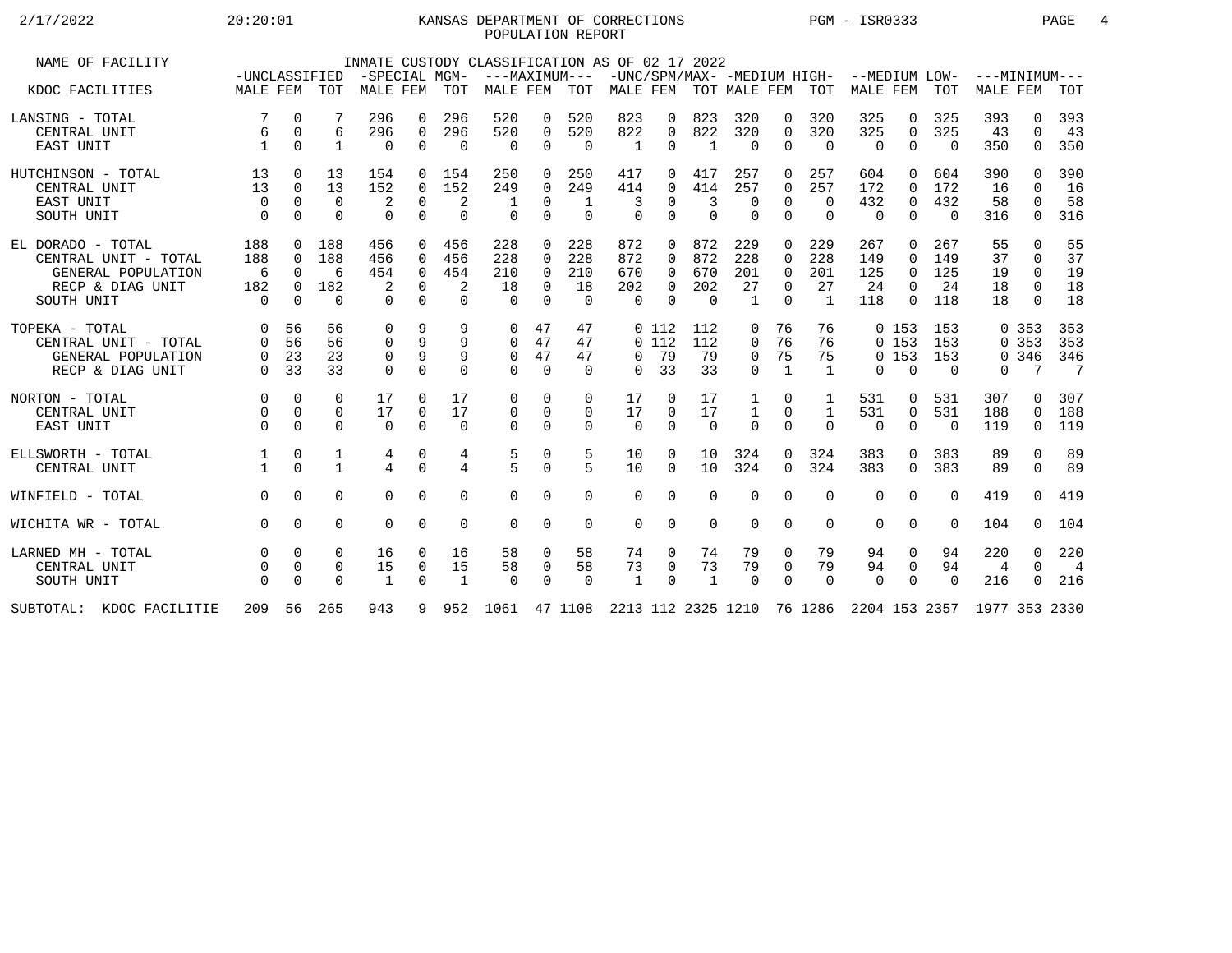| 2/17/2022                   | 20:20:01                  |          |          |                                                |            |          | KANSAS DEPARTMENT OF CORRECTIONS<br>POPULATION REPORT |          |          |                |                         |               |                                             |                |          | PGM - ISR0333             |          |          |                           |          | PAGE | 5 |
|-----------------------------|---------------------------|----------|----------|------------------------------------------------|------------|----------|-------------------------------------------------------|----------|----------|----------------|-------------------------|---------------|---------------------------------------------|----------------|----------|---------------------------|----------|----------|---------------------------|----------|------|---|
| NAME OF FACILITY            |                           |          |          | INMATE CUSTODY CLASSIFICATION AS OF 02 17 2022 |            |          |                                                       |          |          |                |                         |               |                                             |                |          |                           |          |          |                           |          |      |   |
| NON-KDOC FACILITIES         | -UNCLASSIFIED<br>MALE FEM |          | TOT      | -SPECIAL MGM-<br>MALE FEM                      |            | TOT      | ---MAXIMUM---<br>MALE FEM                             |          | TOT      | MALE FEM       |                         |               | -UNC/SPM/MAX- -MEDIUM HIGH-<br>TOT MALE FEM |                | TOT      | --MEDIUM LOW-<br>MALE FEM |          | TOT      | ---MINIMUM---<br>MALE FEM |          | TOT  |   |
| LARNED STATE HOSPITAL       | $\Omega$                  | $\Omega$ | $\Omega$ | $\Omega$                                       | $\bigcap$  | $\Omega$ | $\Omega$                                              | 3        | 3        | $\Omega$       | $\overline{\mathbf{3}}$ | 3             | $\Omega$                                    | $\bigcap$      | $\Omega$ | $\Omega$                  | $\Omega$ | $\Omega$ | $\cap$                    | $\Omega$ | . റ  |   |
| JO CTY RESIDENTIAL CEN      | $\Omega$                  | $\Omega$ | $\Omega$ | $\Omega$                                       | $\bigcirc$ | $\Omega$ | $\Omega$                                              | $\Omega$ | $\Omega$ |                | $0 \quad 0$             | $\Omega$      | $\Omega$                                    | $\overline{0}$ | $\Omega$ | $\Omega$                  | $\Omega$ | $\Omega$ |                           | . O      | 2    |   |
| SUBTOTAL:<br>NON-KDOC       | $\Omega$                  | - 0      | $\Omega$ | $\Omega$                                       | $\bigcirc$ | $\Omega$ | $\Omega$                                              | 3        | 3        | $\overline{0}$ | $\overline{\mathbf{3}}$ | 3             | $\Omega$                                    | $\overline{0}$ | $\Omega$ | $\Omega$                  | റ        | $\Omega$ | 2                         | $\Omega$ | - 2  |   |
| KDOC AND NON-KDOC<br>TOTAL: | 209                       | 56       | 265      | 943                                            | 9          | 952      | 1061                                                  |          | 50 1111  |                |                         | 2213 115 2328 | 1210                                        |                | 76 1286  | 2204 153 2357             |          |          | 1979 353 2332             |          |      |   |

#### SPECIAL MANAGEMENT AND INFIRMARY INMATESSPECIAL MANAGEMENT(DISTRIBUTIONS)

| LOCATION                         |             |                 |          |          |                  |             |    |                 |             |       |             |          |          | INMATES      |             |
|----------------------------------|-------------|-----------------|----------|----------|------------------|-------------|----|-----------------|-------------|-------|-------------|----------|----------|--------------|-------------|
|                                  |             | ALL SPECIAL MGM |          |          | DISC SEGREGATION |             |    | PROTEC. CUSTODY |             | ADMIN | SEGREGATION |          |          | IN INFIRMARY |             |
| KDOC FACILITIES                  |             | MALE FEMALE TOT |          |          | MALE FEMALE TOT  |             |    | MALE FEMALE TOT |             |       | MALE FEMALE | TOT      | MALE     | FEMALE       | TOT         |
| LANSING CORRECTIONAL FACILITY    | 296         | 0               | 296      | 16       | $\Omega$         | 16          | 5  | 0               | 5           | 275   | 0           | 275      | $\Omega$ | 0            | $\Omega$    |
| HUTCHINSON CORRECTIONAL FACILITY | 154         | 0               | 154      | 14       | $\Omega$         | 14          | 0  | 0               | 0           | 140   | $\Omega$    | 140      | 8        | $\mathbf 0$  | 8           |
| EL DORADO CORRECTIONAL FACILITY  | 456         | 0               | 456      |          | $\Omega$         | 7           | 5  | $\Omega$        | 5           | 444   | $\Omega$    | 444      | 15       | $\mathbf 0$  | 15          |
| TOPEKA CORRECTIONAL FACILITY     | 0           | 9               | 9        | $\Omega$ |                  | $\Omega$    | 0  | $\Omega$        | $\Omega$    | 0     | 9           | 9        | $\Omega$ | $\Omega$     | $\mathbf 0$ |
| NORTON CORRECTIONAL FACILITY     | 17          | $\Omega$        | 17       | 2        | $\Omega$         | 2           | 3  | $\Omega$        | 3           | 12    | $\Omega$    | 12       | $\Omega$ | 0            | $\Omega$    |
| ELLSWORTH CORRECTIONAL FACILITY  | 4           | $\Omega$        | 4        | $\Omega$ |                  | $\Omega$    | 0  | $\Omega$        | $\Omega$    | 4     | 0           | 4        |          | $\mathbf 0$  | $\Omega$    |
| WINFIELD CORRECTIONAL FACILITY   | $\mathbf 0$ | $\Omega$        | $\Omega$ | $\Omega$ | $\Omega$         | $\mathbf 0$ | 0  | 0               | $\mathbf 0$ | 0     | $\Omega$    | $\Omega$ | $\Omega$ | $\mathbf 0$  | $\Omega$    |
| WICHITA CORRECTIONAL FACILITY    | $\mathbf 0$ | $\Omega$        | $\Omega$ | $\Omega$ |                  | $\Omega$    | 0  | $\Omega$        | $\Omega$    | 0     | $\Omega$    | $\Omega$ | $\Omega$ | $\Omega$     | $\Omega$    |
| LARNED CORRECTIONAL MH FACILITY  | 16          | 0               | 16       |          |                  | 7           | 2  | $\Omega$        | 2           | 7     |             | 7        |          | $\mathbf 0$  | $\Omega$    |
| TOTAL KDOC FACILITIES            | 943         | 9               | 952      | 46       |                  | 46          | 15 | 0               | 15          | 882   | 9           | 891      | 23       | $\Omega$     | 23          |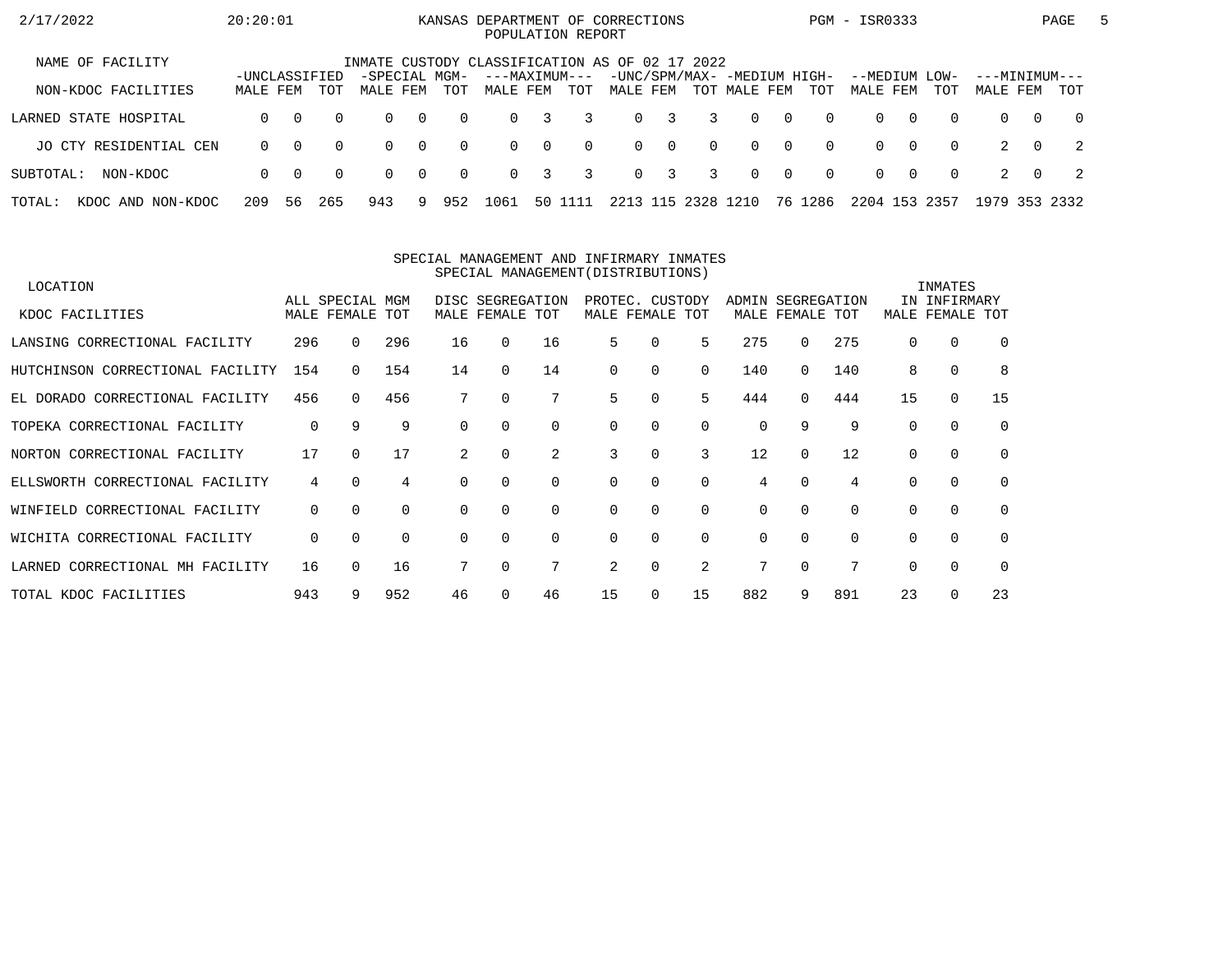2/17/2022 20:20:01 KANSAS DEPARTMENT OF CORRECTIONS PGM - ISR0333 PAGE 6 POPULATION REPORT

## DISTRIBUTION OF IN-STATE PAROLE CASELOAD BY LEVEL OF SUPERVISION

|                                                                                                                                                                                                                                   |                                                                                        | ALL LEVELS                                                                                     |                                                                             |                                                                                              | HIGH<br>MALE FEMALE TOT MALE FEMALE TOT                                                              |                                                                                                    |                                                                                 | CLOSE/MODERATE<br>MALE FEMALE TOT                                            |                                                                                  |                                                                                             | MODERATE/LOW-MOD<br>MALE FEMALE TOT                                              |                                                                                 |                                                                                       | LOW<br>MALE FEMALE TOT                                                                                      |                                                                                                       |                                                                                     | UNCLASSIFIED<br>MALE FEMALE TOT                                                                |                                                                                        |
|-----------------------------------------------------------------------------------------------------------------------------------------------------------------------------------------------------------------------------------|----------------------------------------------------------------------------------------|------------------------------------------------------------------------------------------------|-----------------------------------------------------------------------------|----------------------------------------------------------------------------------------------|------------------------------------------------------------------------------------------------------|----------------------------------------------------------------------------------------------------|---------------------------------------------------------------------------------|------------------------------------------------------------------------------|----------------------------------------------------------------------------------|---------------------------------------------------------------------------------------------|----------------------------------------------------------------------------------|---------------------------------------------------------------------------------|---------------------------------------------------------------------------------------|-------------------------------------------------------------------------------------------------------------|-------------------------------------------------------------------------------------------------------|-------------------------------------------------------------------------------------|------------------------------------------------------------------------------------------------|----------------------------------------------------------------------------------------|
| NORTHERN REGION TOTAL<br>KANSAS CITY TOTAL<br><b>OTHER</b><br>KANSAS OFFENDERS<br>COMPACT PAROLE<br>ON SUPERVISION<br>PENDING INVEST<br>WAIT RPT INSTR<br>COMPACT PROBATION<br>ON SUPERVISION<br>PENDING INVEST<br>WAIT RPT INSTR | 2351<br>628<br>628<br>401<br>93<br>70<br>22<br>$\overline{1}$<br>134<br>104<br>8<br>22 | 400<br>92<br>92<br>45<br>7<br>4<br>2<br>1<br>40<br>26<br>3<br>11                               | 2751<br>720<br>720<br>446<br>100<br>74<br>24<br>2<br>174<br>130<br>11<br>33 | 191<br>46<br>46<br>38<br>5<br>3<br>2<br>0<br>3<br>3<br>$\Omega$<br>$\mathbf 0$               | 25<br>3<br>3<br>2<br>$\Omega$<br>$\Omega$<br>$\Omega$<br>$\Omega$<br>1<br>1<br>$\Omega$<br>$\Omega$  | 216<br>49<br>49<br>40<br>5<br>3<br>$\overline{2}$<br>$\mathbf 0$<br>4<br>4<br>$\Omega$<br>$\Omega$ | 1006<br>271<br>271<br>195<br>32<br>29<br>3<br>$\mathbf 0$<br>44<br>36<br>5<br>3 | 144<br>28<br>28<br>16<br>4<br>2<br>1<br>8<br>U<br>3                          | 1150<br>299<br>299<br>211<br>36<br>31<br>4<br>$\mathbf{1}$<br>52<br>41<br>5<br>6 | 602<br>219<br>219<br>125<br>36<br>33<br>3<br>$\overline{0}$<br>58<br>55<br>$\mathbf 0$<br>3 | 104<br>36<br>36<br>16<br>1<br>1<br>$\Omega$<br>$\mathbf 0$<br>19<br>15<br>1<br>3 | 706<br>255<br>255<br>141<br>37<br>34<br>3<br>$\Omega$<br>77<br>70<br>1<br>6     | 338<br>30<br>30<br>16<br>2<br>1<br>1<br>$\Omega$<br>12<br>7<br>1<br>4                 | 85<br>8<br>8<br>3<br>$\Omega$<br>$\Omega$<br>$\Omega$<br>$\Omega$<br>5<br>4<br>$\Omega$<br>$\mathbf{1}$     | 423<br>38<br>38<br>19<br>2<br>1<br>$\mathbf{1}$<br>$\Omega$<br>17<br>11<br>1<br>5                     | 214<br>62<br>62<br>27<br>18<br>4<br>13<br>$\mathbf{1}$<br>17<br>3<br>2<br>12        | 42<br>17<br>17<br>8<br>2<br>1<br>1<br>$\Omega$<br>7<br>1<br>2<br>4                             | 256<br>79<br>79<br>35<br>20<br>5<br>14<br>$\mathbf{1}$<br>24<br>4<br>4<br>16           |
| TOPEKA TOTAL<br><b>OTHER</b><br>KANSAS OFFENDERS<br>COMPACT PAROLE<br>ON SUPERVISION<br>PENDING INVEST<br>COMPACT PROBATION<br>ON SUPERVISION<br>PENDING INVEST<br>WAIT RPT INSTR                                                 | 296<br>296<br>250<br>19<br>11<br>8<br>27<br>16<br>2<br>9                               | 55<br>55<br>45<br>$\mathbf{1}$<br>$\mathbf{1}$<br>$\mathbf 0$<br>9<br>5<br>$\mathfrak{D}$<br>2 | 351<br>351<br>295<br>20<br>12<br>8<br>36<br>21<br>4<br>11                   | 33<br>33<br>29<br>$\overline{2}$<br>2<br>$\mathbf 0$<br>2<br>1<br>$\mathbf 0$<br>1           | 6<br>6<br>4<br>$\Omega$<br>$\Omega$<br>$\Omega$<br>2<br>$\overline{a}$<br>$\mathbf 0$<br>$\Omega$    | 39<br>39<br>33<br>$\overline{2}$<br>2<br>$\mathbf 0$<br>4<br>3<br>$\mathbf 0$<br>$\mathbf 1$       | 196<br>196<br>170<br>11<br>6<br>5<br>15<br>12<br>1<br>2                         | 30<br>30<br>26<br>$\Omega$<br>∩<br>$\Omega$<br>1<br>2<br>$\mathbf 1$         | 226<br>226<br>196<br>11<br>6<br>5<br>19<br>13<br>3<br>3                          | 38<br>38<br>31<br>3<br>3<br>$\mathbf 0$<br>4<br>$\mathbf 0$<br>1<br>3                       | 12<br>12<br>9<br>1<br>1<br>0<br>2<br>1<br>0<br>$\mathbf{1}$                      | 50<br>50<br>40<br>4<br>4<br>$\mathbf 0$<br>6<br>$\mathbf 1$<br>$\mathbf 1$<br>4 | 9<br>9<br>5<br>$\Omega$<br>∩<br>0<br>4<br>3<br>$\mathbf 0$<br>$\mathbf{1}$            | 2<br>2<br>1<br>$\mathbf 0$<br>$\Omega$<br>0<br>$\mathbf{1}$<br>1<br>$\mathbf 0$<br>$\Omega$                 | 11<br>11<br>6<br>$\Omega$<br>$\Omega$<br>$\mathbf 0$<br>5<br>4<br>$\Omega$<br>1                       | 20<br>20<br>15<br>3<br>$\Omega$<br>3<br>2<br>$\Omega$<br>$\Omega$<br>$\overline{2}$ | 5<br>5<br>5<br>$\Omega$<br>$\Omega$<br>$\Omega$<br>$\Omega$<br>$\Omega$<br>0<br>0              | 25<br>25<br>20<br>3<br>$\Omega$<br>3<br>2<br>$\Omega$<br>$\mathbf 0$<br>$\overline{2}$ |
| OLATHE TOTAL<br><b>OTHER</b><br>KANSAS OFFENDERS<br>COMPACT PAROLE<br>ON SUPERVISION<br>PENDING INVEST<br>WAIT RPT INSTR<br>COMPACT PROBATION<br>ON SUPERVISION<br>PENDING INVEST<br>WAIT RPT INSTR                               | 555<br>555<br>328<br>62<br>46<br>14<br>2<br>165<br>120<br>10<br>35                     | 129<br>129<br>56<br>14<br>12<br>$\mathbf 1$<br>1<br>59<br>50<br>$\Omega$<br>q                  | 684<br>684<br>384<br>76<br>58<br>15<br>3<br>224<br>170<br>10<br>44          | 27<br>27<br>26<br>$\Omega$<br>0<br>$\Omega$<br>$\Omega$<br>1<br>1<br>$\mathbf 0$<br>$\Omega$ | 6<br>6<br>6<br>$\Omega$<br>0<br>$\Omega$<br>$\Omega$<br>$\Omega$<br>$\Omega$<br>$\Omega$<br>$\Omega$ | 33<br>33<br>32<br>$\Omega$<br>0<br>$\Omega$<br>$\Omega$<br>1<br>1<br>$\mathbf 0$<br>$\Omega$       | 137<br>137<br>96<br>16<br>11<br>5<br>$\Omega$<br>25<br>18<br>2<br>5             | 31<br>31<br>23<br>2<br>2<br>O<br>U<br>$\Omega$<br>$\mathbf{1}$               | 168<br>168<br>119<br>18<br>13<br>5<br>$\Omega$<br>31<br>23<br>2<br>6             | 67<br>67<br>44<br>9<br>7<br>1<br>1<br>14<br>9<br>1<br>4                                     | 13<br>13<br>9<br>2<br>2<br>0<br>0<br>2<br>2<br>0<br>0                            | 80<br>80<br>53<br>11<br>9<br>$\mathbf 1$<br>1<br>16<br>11<br>1<br>4             | 273<br>273<br>134<br>28<br>26<br>$\mathbf{1}$<br>$\mathbf{1}$<br>111<br>91<br>2<br>18 | 70<br>70<br>13<br>8<br>7<br>$\mathbf 1$<br>$\Omega$<br>49<br>42<br>$\mathbf 0$<br>7                         | 343<br>343<br>147<br>36<br>33<br>$\overline{2}$<br>$\mathbf{1}$<br>160<br>133<br>2<br>25              | 51<br>51<br>28<br>9<br>2<br>$\cap$<br>14<br>-1<br>5<br>$\mathsf{R}$                 | 9<br>9<br>5<br>2<br>$\mathbf 1$<br>0<br>1<br>$\overline{2}$<br>1<br>0<br>$\mathbf{1}$          | 60<br>60<br>33<br>11<br>3<br>$\mathbf{1}$<br>16<br>$\overline{2}$<br>5<br>9            |
| LANSING<br>KANSAS OFFENDERS<br>COMPACT PAROLE<br>ON SUPERVISION<br>PENDING INVEST<br>COMPACT PROBATION<br>ON SUPERVISION<br>PENDING INVEST<br>WAIT RPT INSTR                                                                      | 98<br>64<br>19<br>16<br>3<br>15<br>11<br>3<br>$\mathbf{1}$                             | 11<br>5<br>1<br>1<br>$\Omega$<br>5<br>$\Omega$<br>$\Omega$                                     | 109<br>69<br>20<br>17<br>3<br>20<br>16<br>3<br>$\mathbf{1}$                 | 3<br>3<br>0<br>0<br>$\Omega$<br>$\Omega$<br>$\mathbf 0$<br>$\Omega$<br>$\mathbf 0$           | 1<br>$\mathbf{1}$<br>$\Omega$<br>$\Omega$<br>$\Omega$<br>$\Omega$<br>$\Omega$<br>0<br>$\mathbf 0$    | 4<br>4<br>0<br>$\mathbf 0$<br>$\Omega$<br>0<br>$\mathbf 0$<br>$\mathbf 0$<br>$\mathbf 0$           | 38<br>28<br>4<br>4<br>$\Omega$<br>6<br>6<br>0<br>0                              | 1<br>1<br>O<br>$\Omega$<br>O<br>$\Omega$<br>$\Omega$<br>$\Omega$<br>$\Omega$ | 39<br>29<br>4<br>4<br>$\Omega$<br>6<br>6<br>0<br>$\Omega$                        | 44<br>28<br>12<br>12<br>$\Omega$<br>4<br>$\overline{4}$<br>$\mathbf 0$<br>$\mathbf 0$       | 7<br>2<br>1<br>1<br>0<br>4<br>4<br>0<br>0                                        | 51<br>30<br>13<br>13<br>$\Omega$<br>8<br>$\mathsf{R}$<br>$\Omega$<br>$\Omega$   | 3<br>2<br>0<br>$\Omega$<br>$\Omega$<br>1<br>1<br>$\Omega$<br>$\Omega$                 | 1<br>$\Omega$<br>$\Omega$<br>$\mathbf 0$<br>$\Omega$<br>$\mathbf{1}$<br>$\mathbf 1$<br>$\Omega$<br>$\Omega$ | 4<br>$\overline{2}$<br>0<br>$\mathbf 0$<br>$\Omega$<br>2<br>$\overline{2}$<br>$\Omega$<br>$\mathbf 0$ | 10<br>3<br>3<br>$\Omega$<br>3<br>4<br>$\Omega$<br>3<br>$\mathbf 1$                  | 1<br>$\mathbf{1}$<br>0<br>$\Omega$<br>$\Omega$<br>$\Omega$<br>$\Omega$<br>$\Omega$<br>$\Omega$ | 11<br>4<br>3<br>$\Omega$<br>4<br>$\mathbf 0$<br>3<br>$\mathbf{1}$                      |
| ATCHISON<br>KANSAS OFFENDERS<br>COMPACT PAROLE<br>ON SUPERVISION<br>PENDING INVEST<br>COMPACT PROBATION                                                                                                                           | 52<br>29<br>9<br>5<br>4<br>14                                                          | 5<br>$\mathbf 1$<br>2<br>0<br>2                                                                | 57<br>30<br>11<br>7<br>4<br>16                                              | 6<br>5<br>0<br>$\Omega$<br>$\cap$<br>1                                                       | 2<br>1<br>1<br>1<br>$\mathbf 0$<br>$\Omega$                                                          | 8<br>6<br>1<br>1<br>$\mathbf 0$<br>1                                                               | 27<br>17<br>4<br>4<br>0<br>6                                                    | 2<br>$\Omega$<br>1<br>0<br>1                                                 | 29<br>17<br>5<br>5<br>$\mathbf 0$<br>7                                           | 10<br>5<br>1<br>1<br>$\mathbf 0$<br>4                                                       | 1<br>$\Omega$<br>0<br>0<br>0<br>1                                                | 11<br>5<br>1<br>1<br>$\mathbf 0$<br>5                                           | 1<br>1<br>$\Omega$<br>$\Omega$<br>0<br>$\Omega$                                       | $\mathbf 0$<br>$\Omega$<br>$\Omega$<br>$\Omega$<br>$\mathbf 0$<br>$\Omega$                                  | 1<br>1<br>$\mathbf 0$<br>$\Omega$<br>$\mathbf 0$<br>$\Omega$                                          | 8<br>1<br>4<br>$\Omega$<br>4<br>3                                                   | $\Omega$<br>$\Omega$<br>0<br>O<br>0<br>$\Omega$                                                | 8<br>$\mathbf{1}$<br>4<br>$\Omega$<br>4<br>3                                           |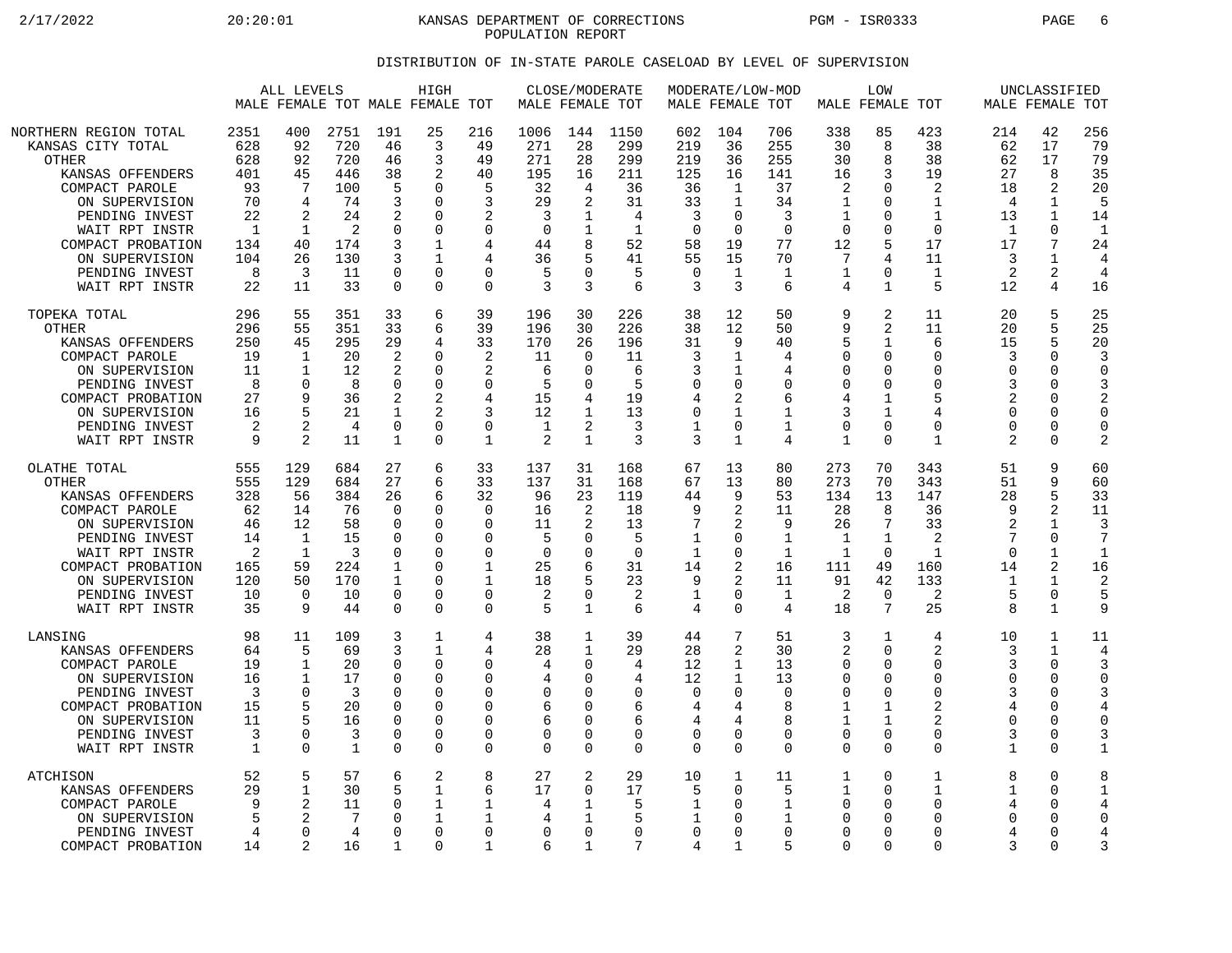2/17/2022 20:20:01 KANSAS DEPARTMENT OF CORRECTIONS PGM - ISR0333 PAGE 7 POPULATION REPORT

## DISTRIBUTION OF IN-STATE PAROLE CASELOAD BY LEVEL OF SUPERVISION

|                                                                                                                                                                                          |                                                    | ALL LEVELS                                                                                         |                                                               |                                                                                               | HIGH<br>MALE FEMALE TOT MALE FEMALE TOT                                              |                                                                                               | MALE FEMALE TOT                                        | CLOSE/MODERATE                                                                                         |                                                                                   |                                                                                | MODERATE/LOW-MOD<br>MALE FEMALE TOT                              |                                                                           |                                                                                              | LOW<br>MALE FEMALE TOT                                                                                 |                                                                                                |                                                                                     | UNCLASSIFIED<br>MALE FEMALE TOT                                                          |                                                                                                          |
|------------------------------------------------------------------------------------------------------------------------------------------------------------------------------------------|----------------------------------------------------|----------------------------------------------------------------------------------------------------|---------------------------------------------------------------|-----------------------------------------------------------------------------------------------|--------------------------------------------------------------------------------------|-----------------------------------------------------------------------------------------------|--------------------------------------------------------|--------------------------------------------------------------------------------------------------------|-----------------------------------------------------------------------------------|--------------------------------------------------------------------------------|------------------------------------------------------------------|---------------------------------------------------------------------------|----------------------------------------------------------------------------------------------|--------------------------------------------------------------------------------------------------------|------------------------------------------------------------------------------------------------|-------------------------------------------------------------------------------------|------------------------------------------------------------------------------------------|----------------------------------------------------------------------------------------------------------|
| ON SUPERVISION<br>WAIT RPT INSTR                                                                                                                                                         | 11<br>3                                            | 2<br>$\mathbf 0$                                                                                   | 13<br>3                                                       | 1<br>$\mathbf 0$                                                                              | 0<br>0                                                                               | 1<br>$\mathbf 0$                                                                              | 6<br>$\Omega$                                          | 1<br>$\mathbf 0$                                                                                       | 7<br>$\Omega$                                                                     | 4<br>$\Omega$                                                                  | 1<br>$\mathbf 0$                                                 | 5<br>$\Omega$                                                             | $\mathbf 0$<br>$\Omega$                                                                      | $\mathbf 0$<br>$\Omega$                                                                                | 0<br>0                                                                                         | $\Omega$<br>3                                                                       | $\mathbf 0$<br>$\mathbf 0$                                                               | $\mathbf 0$<br>3                                                                                         |
| <b>LAWRENCE</b><br>KANSAS OFFENDERS<br>COMPACT PAROLE<br>ON SUPERVISION<br>PENDING INVEST<br>COMPACT PROBATION<br>ON SUPERVISION<br>PENDING INVEST<br>WAIT RPT INSTR                     | 205<br>152<br>23<br>22<br>1<br>30<br>26<br>1<br>3  | 34<br>20<br>4<br>3<br>$\mathbf 1$<br>10<br>8<br>1<br>$\mathbf{1}$                                  | 239<br>172<br>27<br>25<br>2<br>40<br>34<br>2<br>4             | 11<br>11<br>$\mathbf 0$<br>$\Omega$<br>0<br>$\Omega$<br>$\Omega$<br>$\mathbf 0$<br>$\Omega$   | 0<br>0<br>0<br>0<br>$\Omega$<br>$\Omega$<br>0<br>0<br>0                              | 11<br>11<br>$\mathbf 0$<br>$\Omega$<br>∩<br>$\Omega$<br>$\Omega$<br>$\Omega$<br>$\Omega$      | 50<br>37<br>4<br>3<br>9<br>6<br>$\overline{2}$         | 5<br>2<br>1<br>1<br>0<br>$\overline{2}$<br>2<br>$\Omega$<br>$\Omega$                                   | 55<br>39<br>5<br>4<br>$\mathbf{1}$<br>11<br>8<br>$\mathbf 1$<br>2                 | 132<br>98<br>17<br>17<br>$\overline{0}$<br>17<br>17<br>$\mathbf 0$<br>$\Omega$ | 22<br>16<br>2<br>2<br>U<br>4<br>4<br>$\Omega$<br>$\Omega$        | 154<br>114<br>19<br>19<br>$\mathbf 0$<br>21<br>21<br>$\Omega$<br>$\Omega$ | 5<br>1<br>$\mathbf{1}$<br>1<br>0<br>3<br>3<br>0<br>$\Omega$                                  | $\overline{2}$<br>1<br>$\Omega$<br>$\Omega$<br>∩<br>$\mathbf 1$<br>1<br>$\Omega$<br>$\Omega$           | 7<br>2<br>$\mathbf{1}$<br>1<br>$\Omega$<br>4<br>4<br>$\Omega$<br>0                             | 7<br>5<br>$\mathbf{1}$<br>1<br>$\Omega$<br>1<br>$\Omega$<br>$\Omega$<br>1           | 5<br>1<br>$\mathbf{1}$<br>0<br>1<br>3<br>1<br>$\mathbf{1}$<br>$\mathbf{1}$               | 12<br>6<br>$\overline{2}$<br>1<br>$\mathbf{1}$<br>4<br>1<br>$\mathbf 1$<br>$\overline{2}$                |
| SALINA<br>KANSAS OFFENDERS<br>COMPACT PAROLE<br>ON SUPERVISION<br>PENDING INVEST<br>COMPACT PROBATION<br>ON SUPERVISION<br>PENDING INVEST<br>WAIT RPT INSTR                              | 184<br>163<br>9<br>4<br>5<br>12<br>7<br>1<br>4     | 27<br>15<br>2<br>$\mathbf{1}$<br>$\mathbf 1$<br>10<br>6<br>1<br>3                                  | 211<br>178<br>11<br>5<br>6<br>22<br>13<br>$\overline{2}$<br>7 | 14<br>12<br>2<br>$\mathbf{1}$<br>$\mathbf 1$<br>$\Omega$<br>$\mathbf 0$<br>0<br>$\Omega$      | 1<br>$\mathbf 1$<br>0<br>0<br>0<br>0<br>0<br>0<br>0                                  | 15<br>13<br>2<br>1<br>1<br>$\Omega$<br>$\Omega$<br>0<br>$\Omega$                              | 123<br>111<br>4<br>2<br>2<br>8<br>4<br>1<br>3          | 19<br>11<br>1<br>1<br>$\mathbf 0$<br>7<br>4<br>1<br>2                                                  | 142<br>122<br>5<br>3<br>2<br>15<br>8<br>2<br>5                                    | 29<br>27<br>$\mathbf 0$<br>$\Omega$<br>$\mathbf 0$<br>2<br>2<br>0<br>$\Omega$  | 3<br>2<br>O<br>O<br>$\Omega$<br>1<br>1<br>$\Omega$<br>$\Omega$   | 32<br>29<br>0<br>$\Omega$<br>0<br>3<br>3<br>0<br>$\Omega$                 | 6<br>4<br>0<br>$\Omega$<br>$\mathbf 0$<br>2<br>$\mathbf{1}$<br>0<br>$\mathbf{1}$             | $\Omega$<br>∩<br>$\Omega$<br>$\Omega$<br>$\Omega$<br>$\Omega$<br>∩<br>0<br>$\Omega$                    | 6<br>4<br>0<br>$\Omega$<br>0<br>$\mathfrak{D}$<br>1<br>0<br>$\mathbf{1}$                       | 12<br>9<br>3<br>1<br>$\overline{2}$<br>$\Omega$<br>$\Omega$<br>$\Omega$<br>$\Omega$ | 4<br>1<br>1<br>$\Omega$<br>$\mathbf{1}$<br>2<br>$\mathbf{1}$<br>0<br>$\mathbf{1}$        | 16<br>10<br>4<br>$\mathbf{1}$<br>3<br>$\overline{2}$<br>$\mathbf{1}$<br>0<br>$\mathbf{1}$                |
| <b>GREAT BEND</b><br>KANSAS OFFENDERS<br>COMPACT PAROLE<br>ON SUPERVISION<br>PENDING INVEST<br>WAIT RPT INSTR<br>COMPACT PROBATION<br>ON SUPERVISION<br>PENDING INVEST<br>WAIT RPT INSTR | 101<br>87<br>7<br>4<br>1<br>7<br>4<br>1<br>2       | 5<br>4<br>$\Omega$<br>$\Omega$<br>$\Omega$<br>$\Omega$<br>1<br>$\Omega$<br>$\mathbf 1$<br>$\Omega$ | 106<br>91<br>7<br>4<br>2<br>1<br>8<br>2<br>2                  | 14<br>13<br>1<br>1<br>$\Omega$<br>$\Omega$<br>$\Omega$<br>$\Omega$<br>$\mathbf 0$<br>$\Omega$ | 1<br>$\mathbf 1$<br>0<br>0<br>$\Omega$<br>$\Omega$<br>0<br>$\Omega$<br>$\Omega$<br>0 | 15<br>14<br>1<br>1<br>$\Omega$<br>$\Omega$<br>$\Omega$<br>$\Omega$<br>$\mathbf 0$<br>$\Omega$ | 48<br>41<br>3<br>1<br>-1<br>1<br>4<br>2<br>1<br>1      | 3<br>2<br>$\Omega$<br>$\Omega$<br>$\Omega$<br>$\Omega$<br>1<br>$\Omega$<br>$\mathbf{1}$<br>$\Omega$    | 51<br>43<br>3<br>$\mathbf{1}$<br>1<br>$\mathbf{1}$<br>5<br>2<br>2<br>$\mathbf{1}$ | 20<br>$17$<br>2<br>2<br>0<br>0<br>1<br>1<br>$\mathbf 0$<br>$\mathbf 0$         | 1<br>$\mathbf{1}$<br>O<br>U<br>U<br>O<br>O<br>U<br>0<br>$\Omega$ | 21<br>18<br>2<br>2<br>$\Omega$<br>$\Omega$<br>1<br>1<br>0<br>$\Omega$     | 2<br>0<br>0<br>0<br>0<br>$\Omega$<br>2<br>1<br>$\mathbf 0$<br>1                              | $\Omega$<br>$\Omega$<br>$\Omega$<br>∩<br>∩<br>$\Omega$<br>$\Omega$<br>$\Omega$<br>$\Omega$<br>$\Omega$ | 2<br>$\Omega$<br>$\Omega$<br>$\Omega$<br>$\Omega$<br>$\Omega$<br>2<br>1<br>$\mathbf 0$<br>1    | 17<br>16<br>1<br>$\Omega$<br>1<br>$\Omega$<br>$\Omega$<br>∩<br>$\Omega$<br>$\Omega$ | $\Omega$<br>$\Omega$<br>0<br>0<br>$\Omega$<br>$\Omega$<br>0<br>$\Omega$<br>0<br>$\Omega$ | 17<br>16<br>-1<br>$\mathbf 0$<br>$\mathbf{1}$<br>$\Omega$<br>$\mathbf 0$<br>0<br>$\mathbf 0$<br>$\Omega$ |
| JUNCTION CITY<br>KANSAS OFFENDERS<br>COMPACT PAROLE<br>ON SUPERVISION<br>PENDING INVEST<br>COMPACT PROBATION<br>ON SUPERVISION<br>PENDING INVEST<br>WAIT RPT INSTR                       | 111<br>84<br>10<br>7<br>3<br>17<br>6<br>3<br>8     | 27<br>19<br>$\overline{2}$<br>$\mathbf{1}$<br>1<br>6<br>3<br>1<br>2                                | 138<br>103<br>12<br>8<br>4<br>23<br>9<br>4<br>10              | 23<br>22<br>$\mathbf 0$<br>$\Omega$<br>$\mathbf 0$<br>1<br>$\Omega$<br>$\overline{0}$<br>1    | 3<br>3<br>0<br>0<br>0<br>$\Omega$<br>$\Omega$<br>0<br>$\Omega$                       | 26<br>25<br>$\Omega$<br>$\Omega$<br>$\mathbf 0$<br>-1<br>$\Omega$<br>$\mathbf 0$<br>1         | 61<br>46<br>7<br>4<br>3<br>8<br>5<br>1<br>2            | 17<br>13<br>$\mathbf 1$<br>$\Omega$<br>$\mathbf 1$<br>3<br>$\mathbf 1$<br>$\mathbf{1}$<br>$\mathbf{1}$ | 78<br>59<br>8<br>4<br>4<br>11<br>6<br>$\overline{a}$<br>3                         | 18<br>12<br>2<br>2<br>0<br>4<br>0<br>$\mathbf{1}$<br>3                         | 6<br>2<br>1<br>1<br>$\Omega$<br>3<br>2<br>0<br>$\mathbf{1}$      | 24<br>14<br>3<br>3<br>0<br>7<br>2<br>$\mathbf{1}$<br>4                    | $\overline{2}$<br>$\mathbf 1$<br>0<br>$\Omega$<br>$\mathbf 0$<br>1<br>0<br>0<br>$\mathbf{1}$ | $\Omega$<br>$\Omega$<br>$\Omega$<br>∩<br>$\Omega$<br>$\Omega$<br>∩<br>$\Omega$<br>$\Omega$             | $\overline{2}$<br>$\mathbf{1}$<br>0<br>$\Omega$<br>$\Omega$<br>-1<br>$\Omega$<br>$\Omega$<br>1 | 7<br>3<br>$\mathbf{1}$<br>1<br>$\Omega$<br>3<br>1<br>1<br>1                         | $\mathbf{1}$<br>1<br>0<br>$\Omega$<br>0<br>$\Omega$<br>0<br>0<br>$\Omega$                | 8<br>4<br>$\mathbf{1}$<br>1<br>$\mathbf 0$<br>3<br>1<br>$1\,$<br>$1\,$                                   |
| NW COMM CORR<br>KANSAS OFFENDERS<br>COMPACT PAROLE<br>ON SUPERVISION<br>PENDING INVEST<br>COMPACT PROBATION<br>ON SUPERVISION<br>PENDING INVEST                                          | 107<br>91<br>8<br>7<br>$\mathbf{1}$<br>8<br>3<br>2 | 15<br>12<br>1<br>1<br>$\mathbf 0$<br>$\mathfrak{D}$<br>$\overline{2}$<br>$\Omega$                  | 122<br>103<br>9<br>8<br>1<br>10<br>5<br>$\mathfrak{D}$        | 14<br>13<br>1<br>1<br>$\mathbf 0$<br>$\Omega$<br>$\Omega$<br>$\Omega$                         | 2<br>2<br>0<br>0<br>0<br>$\Omega$<br>$\Omega$<br>$\Omega$                            | 16<br>15<br>1<br>1<br>$\Omega$<br>O<br>$\Omega$<br>$\Omega$                                   | 54<br>51<br>3<br>2<br>$\Omega$<br>$\Omega$<br>$\Omega$ | 8<br>7<br>1<br>1<br>0<br>$\Omega$<br>$\Omega$<br>$\Omega$                                              | 62<br>58<br>4<br>3<br>$\mathbf{1}$<br>$\Omega$<br>$\Omega$<br>$\Omega$            | 25<br>19<br>2<br>2<br>$\mathbf 0$<br>4<br>2<br>$\Omega$                        | 3<br>2<br>O<br>U<br>O<br>1<br>1<br>$\Omega$                      | 28<br>21<br>2<br>2<br>0<br>5<br>3<br>$\Omega$                             | 7<br>4<br>1<br>1<br>$\mathbf 0$<br>2<br>$\mathbf{1}$<br>$\mathbf{1}$                         | $\overline{2}$<br>$\mathbf{1}$<br>$\Omega$<br>∩<br>$\Omega$<br>1<br>$\mathbf{1}$<br>$\Omega$           | 9<br>5<br>1<br>1<br>0<br>3<br>2<br>$\mathbf{1}$                                                | 7<br>4<br>1<br>1<br>$\Omega$<br>$\mathfrak{D}$<br>$\Omega$<br>1                     | $\Omega$<br>$\mathbf 0$<br>$\Omega$<br>0<br>0<br>0<br>$\Omega$<br>$\Omega$               | 7<br>4<br>$\mathbf{1}$<br>$\mathbf 1$<br>$\mathbf 0$<br>2<br>$\mathbf 0$<br>$\mathbf{1}$                 |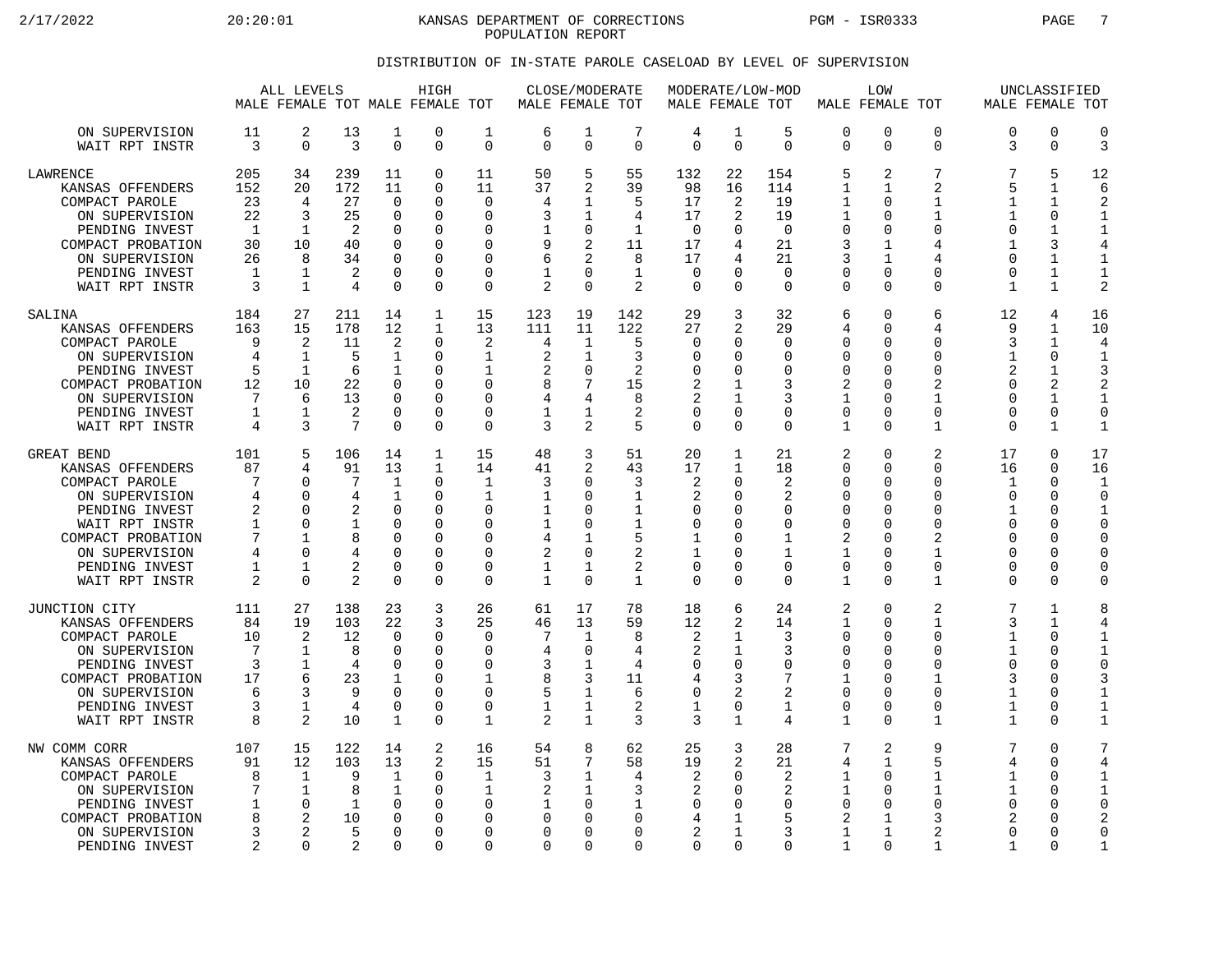2/17/2022 20:20:01 KANSAS DEPARTMENT OF CORRECTIONS PGM - ISR0333 PAGE 8 POPULATION REPORT

## DISTRIBUTION OF IN-STATE PAROLE CASELOAD BY LEVEL OF SUPERVISION

|                                                                                                                                                                                                |                                                        | ALL LEVELS                                                                                            |                                                            |                                                                                                    | HIGH<br>MALE FEMALE TOT MALE FEMALE TOT                                                    |                                                                                            | MALE FEMALE TOT                                             |                                                                                 | CLOSE/MODERATE                                               | MODERATE/LOW-MOD<br>MALE FEMALE TOT                                                  |                                                                                                |                                                                                  | MALE FEMALE TOT                                                                                       | LOW                                                                              |                                                                                                                        |                                                     | UNCLASSIFIED<br>MALE FEMALE TOT                                                                       |                                                                                                                 |
|------------------------------------------------------------------------------------------------------------------------------------------------------------------------------------------------|--------------------------------------------------------|-------------------------------------------------------------------------------------------------------|------------------------------------------------------------|----------------------------------------------------------------------------------------------------|--------------------------------------------------------------------------------------------|--------------------------------------------------------------------------------------------|-------------------------------------------------------------|---------------------------------------------------------------------------------|--------------------------------------------------------------|--------------------------------------------------------------------------------------|------------------------------------------------------------------------------------------------|----------------------------------------------------------------------------------|-------------------------------------------------------------------------------------------------------|----------------------------------------------------------------------------------|------------------------------------------------------------------------------------------------------------------------|-----------------------------------------------------|-------------------------------------------------------------------------------------------------------|-----------------------------------------------------------------------------------------------------------------|
| WAIT RPT INSTR                                                                                                                                                                                 | 3                                                      | $\mathbf 0$                                                                                           | 3                                                          | $\Omega$                                                                                           | $\Omega$                                                                                   | $\mathbf 0$                                                                                | $\Omega$                                                    | $\Omega$                                                                        | $\Omega$                                                     | $\overline{2}$                                                                       | $\Omega$                                                                                       | 2                                                                                | $\mathbf 0$                                                                                           | 0                                                                                | $\Omega$                                                                                                               | 1                                                   | $\Omega$                                                                                              | $\mathbf{1}$                                                                                                    |
| UNASSIGNED - NORTH                                                                                                                                                                             | 14                                                     | $\mathbf 0$                                                                                           | 14                                                         | 0                                                                                                  | $\Omega$                                                                                   | $\mathbf 0$                                                                                | $\mathbf 1$                                                 | $\mathbf 0$                                                                     | $\mathbf{1}$                                                 | $\overline{0}$                                                                       | 0                                                                                              | $\mathbf 0$                                                                      | 0                                                                                                     | 0                                                                                | $\mathbf 0$                                                                                                            | 13                                                  | 0                                                                                                     | 13                                                                                                              |
| KANSAS OFFENDERS                                                                                                                                                                               | 14                                                     | $\Omega$                                                                                              | 14                                                         | $\Omega$                                                                                           | $\Omega$                                                                                   | $\Omega$                                                                                   | $\mathbf{1}$                                                | $\Omega$                                                                        | $\mathbf{1}$                                                 | $\Omega$                                                                             | $\Omega$                                                                                       | $\Omega$                                                                         | $\Omega$                                                                                              | $\Omega$                                                                         | $\Omega$                                                                                                               | 13                                                  | $\Omega$                                                                                              | 13                                                                                                              |
| SOUTHERN REGION TOTAL<br>WICHITA TOTAL<br>SEX OFFENDER UNIT<br>KANSAS OFFENDERS<br>COMPACT PAROLE<br>ON SUPERVISION<br>PENDING INVEST<br>COMPACT PROBATION<br>ON SUPERVISION<br>WAIT RPT INSTR | 2149<br>1576<br>90<br>74<br>7<br>4<br>3<br>9<br>8<br>1 | 305<br>204<br>32<br>29<br>$\mathbf{1}$<br>$\mathbf{1}$<br>$\Omega$<br>2<br>$\overline{2}$<br>$\Omega$ | 2454<br>1780<br>122<br>103<br>8<br>5<br>3<br>11<br>10<br>1 | 218<br>172<br>10<br>10<br>$\Omega$<br><sup>n</sup><br>$\Omega$<br>$\Omega$<br>$\Omega$<br>$\Omega$ | 35<br>25<br>9<br>9<br>$\Omega$<br>$\Omega$<br>$\Omega$<br>$\Omega$<br>$\Omega$<br>$\Omega$ | 253<br>197<br>19<br>19<br>$\mathbf 0$<br>$\Omega$<br>$\Omega$<br>0<br>$\Omega$<br>$\Omega$ | 976<br>706<br>53<br>43<br>4<br>2<br>2<br>6<br>6<br>$\Omega$ | 124<br>80<br>18<br>15<br>$\mathbf{1}$<br>1<br>$\mathbf 0$<br>2<br>2<br>$\Omega$ | 1100<br>786<br>71<br>58<br>5<br>3<br>2<br>8<br>8<br>$\Omega$ | 555<br>388<br>17<br>13<br>2<br>2<br>$\mathbf 0$<br>2<br>$\mathbf{1}$<br>$\mathbf{1}$ | 76<br>45<br>3<br>3<br>$\Omega$<br>$\Omega$<br>$\Omega$<br><sup>0</sup><br>$\Omega$<br>$\Omega$ | 631<br>433<br>20<br>16<br>2<br>2<br>$\Omega$<br>2<br>$\mathbf 1$<br>$\mathbf{1}$ | 267<br>230<br>$\mathbf 1$<br>1<br>$\mathbf 0$<br>$\Omega$<br>$\mathbf 0$<br>0<br>$\Omega$<br>$\Omega$ | 45<br>39<br>1<br>$\mathbf{1}$<br>0<br>U<br>U<br>$\Omega$<br>$\Omega$<br>$\Omega$ | 312<br>269<br>$\overline{2}$<br>$\overline{2}$<br>$\Omega$<br>$\Omega$<br>$\Omega$<br>$\Omega$<br>$\Omega$<br>$\Omega$ | 133<br>80<br>9<br>7<br>1<br>$\Omega$<br>1<br>1<br>U | 25<br>15<br>$\mathbf{1}$<br>1<br>$\Omega$<br>$\Omega$<br>$\Omega$<br>$\Omega$<br>$\Omega$<br>$\Omega$ | 158<br>95<br>10<br>8<br>$\mathbf{1}$<br>$\mathbf 0$<br>$\mathbf{1}$<br>$\mathbf{1}$<br>$\mathbf{1}$<br>$\Omega$ |
| <b>OTHER</b>                                                                                                                                                                                   | 1486                                                   | 172                                                                                                   | 1658                                                       | 162                                                                                                | 16                                                                                         | 178                                                                                        | 653                                                         | 62                                                                              | 715                                                          | 371                                                                                  | 42                                                                                             | 413                                                                              | 229                                                                                                   | 38                                                                               | 267                                                                                                                    | 71                                                  | 14                                                                                                    | 85                                                                                                              |
| KANSAS OFFENDERS                                                                                                                                                                               | 1277                                                   | 106                                                                                                   | 1383                                                       | 159                                                                                                | 13                                                                                         | 172                                                                                        | 595                                                         | 49                                                                              | 644                                                          | 341                                                                                  | 30                                                                                             | 371                                                                              | 127                                                                                                   | 7                                                                                | 134                                                                                                                    | 55                                                  | 7                                                                                                     | 62                                                                                                              |
| COMPACT PAROLE                                                                                                                                                                                 | 70                                                     | 15                                                                                                    | 85                                                         | $\overline{a}$                                                                                     | $\mathbf{1}$                                                                               | 3                                                                                          | 26                                                          | 3                                                                               | 29                                                           | 10                                                                                   | 4                                                                                              | 14                                                                               | 27                                                                                                    | 4                                                                                | 31                                                                                                                     | 5                                                   | 3                                                                                                     | 8                                                                                                               |
| ON SUPERVISION                                                                                                                                                                                 | 64                                                     | 10                                                                                                    | 74                                                         | 2                                                                                                  | $\mathbf{1}$                                                                               | 3                                                                                          | 25                                                          | $\mathbf{1}$                                                                    | 26                                                           | 10                                                                                   | 4                                                                                              | 14                                                                               | 26                                                                                                    | 4                                                                                | 30                                                                                                                     | 1                                                   | $\Omega$                                                                                              | $\mathbf{1}$                                                                                                    |
| PENDING INVEST                                                                                                                                                                                 | 5                                                      | 4                                                                                                     | 9                                                          | $\Omega$                                                                                           | $\Omega$                                                                                   | 0                                                                                          | $\mathbf{1}$                                                | $\mathbf{1}$                                                                    | 2                                                            | $\mathbf 0$                                                                          | $\Omega$                                                                                       | $\Omega$                                                                         | $\mathbf 0$                                                                                           | $\Omega$                                                                         | $\Omega$                                                                                                               | 4                                                   | 3                                                                                                     | 7                                                                                                               |
| WAIT RPT INSTR                                                                                                                                                                                 | $\mathbf{1}$                                           | 1                                                                                                     | $\overline{2}$                                             | $\Omega$                                                                                           | $\Omega$                                                                                   | $\Omega$                                                                                   | $\Omega$                                                    | $\mathbf{1}$                                                                    | $\mathbf{1}$                                                 | $\Omega$                                                                             | $\Omega$                                                                                       | $\Omega$                                                                         | $\mathbf{1}$                                                                                          | $\Omega$                                                                         | $\mathbf{1}$                                                                                                           | $\Omega$                                            | $\Omega$                                                                                              | $\mathbf 0$                                                                                                     |
| COMPACT PROBATION                                                                                                                                                                              | 139                                                    | 51                                                                                                    | 190                                                        | 1                                                                                                  | 2                                                                                          | 3                                                                                          | 32                                                          | 10                                                                              | 42                                                           | 20                                                                                   | 8                                                                                              | 28                                                                               | 75                                                                                                    | 27                                                                               | 102                                                                                                                    | 11                                                  | 4                                                                                                     | 15                                                                                                              |
| ON SUPERVISION                                                                                                                                                                                 | 120                                                    | 36                                                                                                    | 156                                                        | 1                                                                                                  | $\mathfrak{D}$                                                                             | ζ                                                                                          | 31                                                          | 7                                                                               | 38                                                           | 18                                                                                   | 4                                                                                              | 22                                                                               | 66                                                                                                    | 22                                                                               | 88                                                                                                                     | 4                                                   | $\mathbf{1}$                                                                                          | 5                                                                                                               |
| PENDING INVEST                                                                                                                                                                                 | 7                                                      | 5                                                                                                     | 12                                                         | $\Omega$                                                                                           | $\Omega$                                                                                   | 0                                                                                          | $\mathbf 0$                                                 | 2                                                                               | 2                                                            | $\mathbf 0$                                                                          | 1                                                                                              | $\mathbf 1$                                                                      | 1                                                                                                     | 1                                                                                | $\overline{2}$                                                                                                         | 6                                                   | $\mathbf{1}$                                                                                          | 7                                                                                                               |
| WAIT RPT INSTR                                                                                                                                                                                 | 12                                                     | 10                                                                                                    | 22                                                         | $\Omega$                                                                                           | $\Omega$                                                                                   | $\Omega$                                                                                   | 1                                                           | $\mathbf{1}$                                                                    | 2                                                            | 2                                                                                    | 3                                                                                              | 5                                                                                | 8                                                                                                     | 4                                                                                | 12                                                                                                                     | 1                                                   | 2                                                                                                     | 3                                                                                                               |
| HUTCHINSON TOTAL                                                                                                                                                                               | 105                                                    | 12                                                                                                    | 117                                                        | 9                                                                                                  | 1                                                                                          | 10                                                                                         | 68                                                          | 9                                                                               | 77                                                           | 13                                                                                   | 2                                                                                              | 15                                                                               | 7                                                                                                     | $\Omega$                                                                         | 7                                                                                                                      | 8                                                   | $\Omega$                                                                                              | 8                                                                                                               |
| <b>OTHER</b>                                                                                                                                                                                   | 105                                                    | 12                                                                                                    | 117                                                        | 9                                                                                                  | $\mathbf{1}$                                                                               | 10                                                                                         | 68                                                          | 9                                                                               | 77                                                           | 13                                                                                   | 2                                                                                              | 15                                                                               | 7                                                                                                     | 0                                                                                | 7                                                                                                                      | 8                                                   | 0                                                                                                     | 8                                                                                                               |
| KANSAS OFFENDERS                                                                                                                                                                               | 85                                                     | 11                                                                                                    | 96                                                         | 9                                                                                                  | $\mathbf{1}$                                                                               | 10                                                                                         | 57                                                          | 8                                                                               | 65                                                           | 10                                                                                   | 2                                                                                              | 12                                                                               | 5                                                                                                     | $\Omega$                                                                         | 5                                                                                                                      | 4                                                   | $\Omega$                                                                                              | $\overline{4}$                                                                                                  |
| COMPACT PAROLE                                                                                                                                                                                 | 6                                                      | 1                                                                                                     | 7                                                          | U                                                                                                  | $\Omega$                                                                                   | $\mathbf 0$                                                                                | 0                                                           | $\mathbf{1}$                                                                    | 1                                                            | 3                                                                                    | $\Omega$                                                                                       | 3                                                                                | $\Omega$                                                                                              | 0                                                                                | $\cap$                                                                                                                 | 3                                                   | 0                                                                                                     | 3                                                                                                               |
| ON SUPERVISION                                                                                                                                                                                 | 4                                                      | $\Omega$                                                                                              | 4                                                          | <sup>0</sup>                                                                                       | $\Omega$                                                                                   | $\Omega$                                                                                   | $\mathbf 0$                                                 | $\Omega$                                                                        | $\Omega$                                                     | 3                                                                                    | O                                                                                              | 3                                                                                | $\mathbf 0$                                                                                           | 0                                                                                | $\Omega$                                                                                                               | $\mathbf{1}$                                        | $\Omega$                                                                                              | $\mathbf{1}$                                                                                                    |
| PENDING INVEST                                                                                                                                                                                 | 2                                                      | 1                                                                                                     | 3                                                          | <sup>n</sup>                                                                                       | $\Omega$                                                                                   | 0                                                                                          | $\Omega$                                                    | 1                                                                               | $\mathbf{1}$                                                 | 0                                                                                    | ∩                                                                                              | $\Omega$                                                                         | 0                                                                                                     | U                                                                                | $\Omega$                                                                                                               | 2                                                   | $\Omega$                                                                                              | $\overline{2}$                                                                                                  |
| COMPACT PROBATION                                                                                                                                                                              | 14                                                     | $\Omega$                                                                                              | 14                                                         | U                                                                                                  | $\Omega$                                                                                   | 0                                                                                          | 11                                                          | $\Omega$                                                                        | 11                                                           | 0                                                                                    | $\Omega$                                                                                       | $\Omega$                                                                         | 2                                                                                                     | 0                                                                                | $\overline{2}$                                                                                                         | $\mathbf{1}$                                        | $\Omega$                                                                                              | $\mathbf{1}$                                                                                                    |
| ON SUPERVISION                                                                                                                                                                                 | 8                                                      | $\Omega$                                                                                              | 8                                                          | $\Omega$                                                                                           | $\Omega$                                                                                   | $\Omega$                                                                                   | 7                                                           | $\Omega$                                                                        | 7                                                            | $\Omega$                                                                             | ∩                                                                                              | $\Omega$                                                                         | $\mathbf{1}$                                                                                          | $\Omega$                                                                         | $\mathbf{1}$                                                                                                           | $\Omega$                                            | $\Omega$                                                                                              | $\Omega$                                                                                                        |
| PENDING INVEST                                                                                                                                                                                 | 2                                                      | $\mathbf 0$                                                                                           | 2                                                          | 0                                                                                                  | $\Omega$                                                                                   | 0                                                                                          | $\mathbf 1$                                                 | $\Omega$                                                                        | $\mathbf{1}$                                                 | 0                                                                                    | 0                                                                                              | $\mathbf 0$                                                                      | $\mathbf 0$                                                                                           | 0                                                                                | $\mathbf 0$                                                                                                            | 1                                                   | 0                                                                                                     | 1                                                                                                               |
| WAIT RPT INSTR                                                                                                                                                                                 | $\overline{4}$                                         | $\Omega$                                                                                              | 4                                                          | $\Omega$                                                                                           | $\Omega$                                                                                   | $\Omega$                                                                                   | 3                                                           | $\Omega$                                                                        | 3                                                            | $\Omega$                                                                             | $\Omega$                                                                                       | $\Omega$                                                                         | $\mathbf 1$                                                                                           | $\Omega$                                                                         | $\mathbf{1}$                                                                                                           | $\Omega$                                            | $\Omega$                                                                                              | $\mathbf 0$                                                                                                     |
| GARDEN CITY                                                                                                                                                                                    | 156                                                    | 33                                                                                                    | 189                                                        | 5                                                                                                  | 1                                                                                          | 6                                                                                          | 40                                                          | 10                                                                              | 50                                                           | 102                                                                                  | 21                                                                                             | 123                                                                              | 2                                                                                                     | $\Omega$                                                                         | 2                                                                                                                      | 7                                                   | 1                                                                                                     | 8                                                                                                               |
| KANSAS OFFENDERS                                                                                                                                                                               | 70                                                     | 13                                                                                                    | 83                                                         | 4                                                                                                  | $\mathbf{1}$                                                                               | 5                                                                                          | 32                                                          | 8                                                                               | 40                                                           | 31                                                                                   | 4                                                                                              | 35                                                                               | 1                                                                                                     | $\Omega$                                                                         | $\mathbf 1$                                                                                                            | 2                                                   | $\Omega$                                                                                              | $\overline{2}$                                                                                                  |
| COMPACT PAROLE                                                                                                                                                                                 | 33                                                     | 6                                                                                                     | 39                                                         | 1                                                                                                  | $\Omega$                                                                                   | 1                                                                                          | 4                                                           | 1                                                                               | 5                                                            | 26                                                                                   | 5                                                                                              | 31                                                                               | 1                                                                                                     | U                                                                                | $\mathbf{1}$                                                                                                           | 1                                                   | $\Omega$                                                                                              | 1                                                                                                               |
| ON SUPERVISION                                                                                                                                                                                 | 30                                                     | 5                                                                                                     | 35                                                         | $\mathbf{1}$                                                                                       | $\Omega$                                                                                   | 1                                                                                          | 2                                                           | $\mathbf 0$                                                                     | 2                                                            | 26                                                                                   | 5                                                                                              | 31                                                                               | 1                                                                                                     | 0                                                                                | $\mathbf 1$                                                                                                            | $\Omega$                                            | 0                                                                                                     | $\mathbf 0$                                                                                                     |
| PENDING INVEST                                                                                                                                                                                 | 3                                                      | $\mathbf{1}$                                                                                          | $\overline{4}$                                             | $\Omega$                                                                                           | $\Omega$                                                                                   | 0                                                                                          | 2                                                           | 1                                                                               | 3                                                            | $\Omega$                                                                             | $\Omega$                                                                                       | $\Omega$                                                                         | $\mathbf 0$                                                                                           | 0                                                                                | $\Omega$                                                                                                               | 1                                                   | $\Omega$                                                                                              | $\mathbf{1}$                                                                                                    |
| COMPACT PROBATION                                                                                                                                                                              | 53                                                     | 14                                                                                                    | 67                                                         | $\Omega$                                                                                           | $\Omega$                                                                                   | 0                                                                                          | 4                                                           | $\mathbf{1}$                                                                    | 5                                                            | 45                                                                                   | 12                                                                                             | 57                                                                               | $\Omega$                                                                                              | U                                                                                | $\cap$                                                                                                                 | 4                                                   | $\mathbf{1}$                                                                                          | 5                                                                                                               |
| ON SUPERVISION                                                                                                                                                                                 | 49                                                     | 13                                                                                                    | 62                                                         | $\Omega$                                                                                           | $\Omega$                                                                                   | 0                                                                                          | 4                                                           | $\mathbf{1}$                                                                    | 5                                                            | 45                                                                                   | 12                                                                                             | 57                                                                               | $\mathbf 0$                                                                                           | $\Omega$                                                                         | $\Omega$                                                                                                               | $\Omega$                                            | 0                                                                                                     | $\mathbf 0$                                                                                                     |
| PENDING INVEST                                                                                                                                                                                 | 2                                                      | $\Omega$                                                                                              | 2                                                          | $\Omega$                                                                                           | $\Omega$                                                                                   | 0                                                                                          | $\Omega$                                                    | 0                                                                               | $\Omega$                                                     | $\Omega$                                                                             | $\Omega$                                                                                       | $\Omega$                                                                         | 0                                                                                                     | $\Omega$                                                                         | $\Omega$                                                                                                               | 2                                                   | $\Omega$                                                                                              | $\overline{2}$                                                                                                  |
| WAIT RPT INSTR                                                                                                                                                                                 | 2                                                      | $\mathbf{1}$                                                                                          | 3                                                          | $\Omega$                                                                                           | $\Omega$                                                                                   | $\Omega$                                                                                   | $\Omega$                                                    | $\Omega$                                                                        | $\Omega$                                                     | $\mathbf 0$                                                                          | $\Omega$                                                                                       | $\Omega$                                                                         | $\Omega$                                                                                              | $\Omega$                                                                         | $\Omega$                                                                                                               | 2                                                   | $\mathbf{1}$                                                                                          | 3                                                                                                               |
| DODGE CITY                                                                                                                                                                                     | 32                                                     | 3                                                                                                     | 35                                                         | 6                                                                                                  | 1                                                                                          | 7                                                                                          | 16                                                          | $\mathbf{1}$                                                                    | 17                                                           | 6                                                                                    | $\Omega$                                                                                       | 6                                                                                | 4                                                                                                     | 1                                                                                | 5                                                                                                                      | 0                                                   | 0                                                                                                     | 0                                                                                                               |
| KANSAS OFFENDERS                                                                                                                                                                               | 27                                                     | 3                                                                                                     | 30                                                         | 6                                                                                                  | $\mathbf{1}$                                                                               | 7                                                                                          | 13                                                          | $\mathbf{1}$                                                                    | 14                                                           | 6                                                                                    | $\Omega$                                                                                       | 6                                                                                | $\overline{2}$                                                                                        | 1                                                                                | 3                                                                                                                      | <sup>0</sup>                                        | $\Omega$                                                                                              | $\mathbf 0$                                                                                                     |
| COMPACT PAROLE                                                                                                                                                                                 | 1                                                      | $\Omega$                                                                                              | 1                                                          | $\Omega$                                                                                           | $\Omega$                                                                                   | 0                                                                                          | 1                                                           | $\Omega$                                                                        | $\mathbf{1}$                                                 | 0                                                                                    | $\Omega$                                                                                       | $\Omega$                                                                         | $\mathbf 0$                                                                                           | $\Omega$                                                                         | $\Omega$                                                                                                               | O                                                   | $\Omega$                                                                                              | $\mathbf 0$                                                                                                     |
| ON SUPERVISION                                                                                                                                                                                 | 1                                                      | $\Omega$                                                                                              | 1                                                          | $\Omega$                                                                                           | $\Omega$                                                                                   | 0                                                                                          | 1                                                           | O                                                                               | $\mathbf{1}$                                                 | 0                                                                                    | ∩                                                                                              | O                                                                                | $\Omega$                                                                                              | $\Omega$                                                                         | $\Omega$                                                                                                               | <sup>0</sup>                                        | $\Omega$                                                                                              | $\mathbf 0$                                                                                                     |